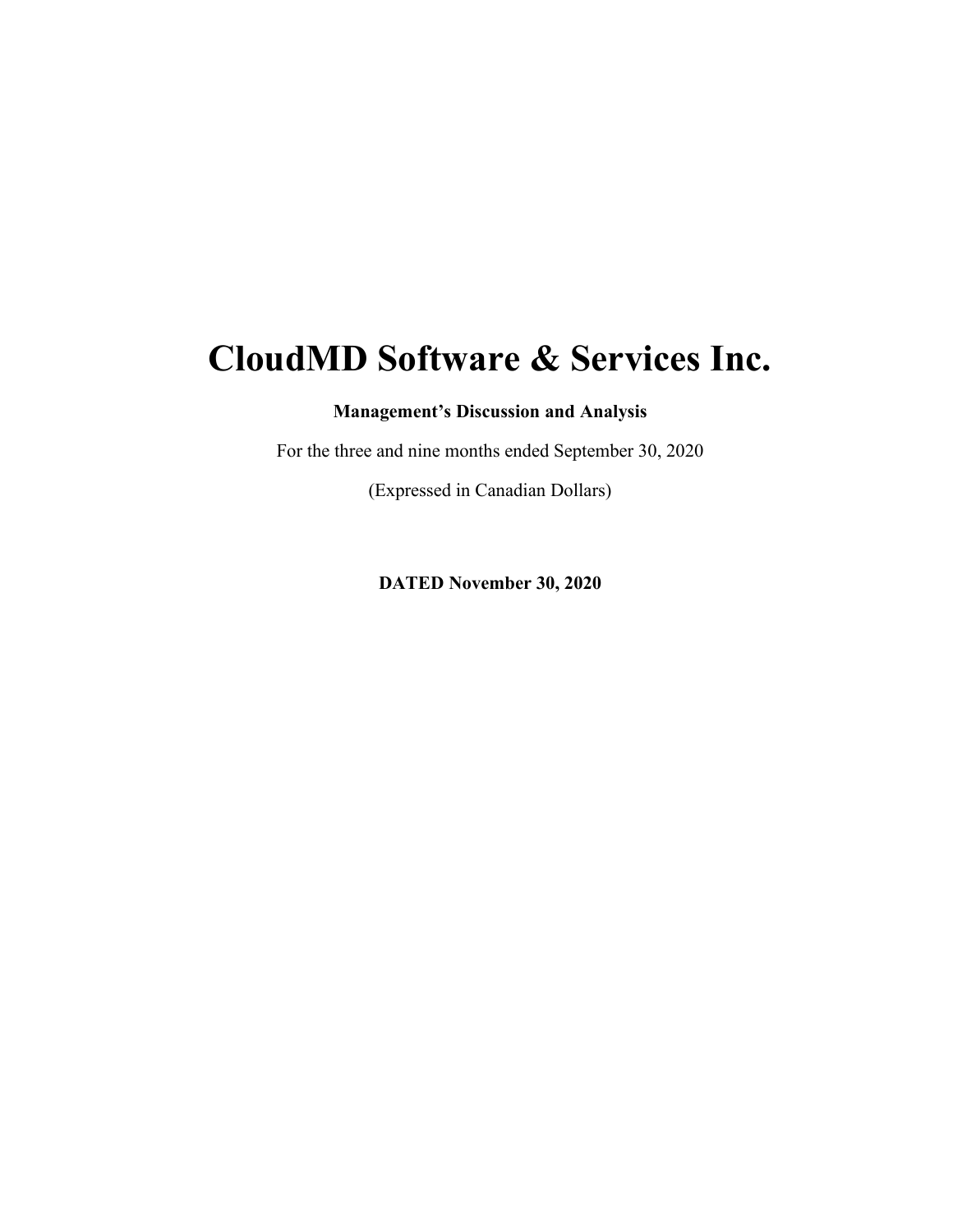# Contents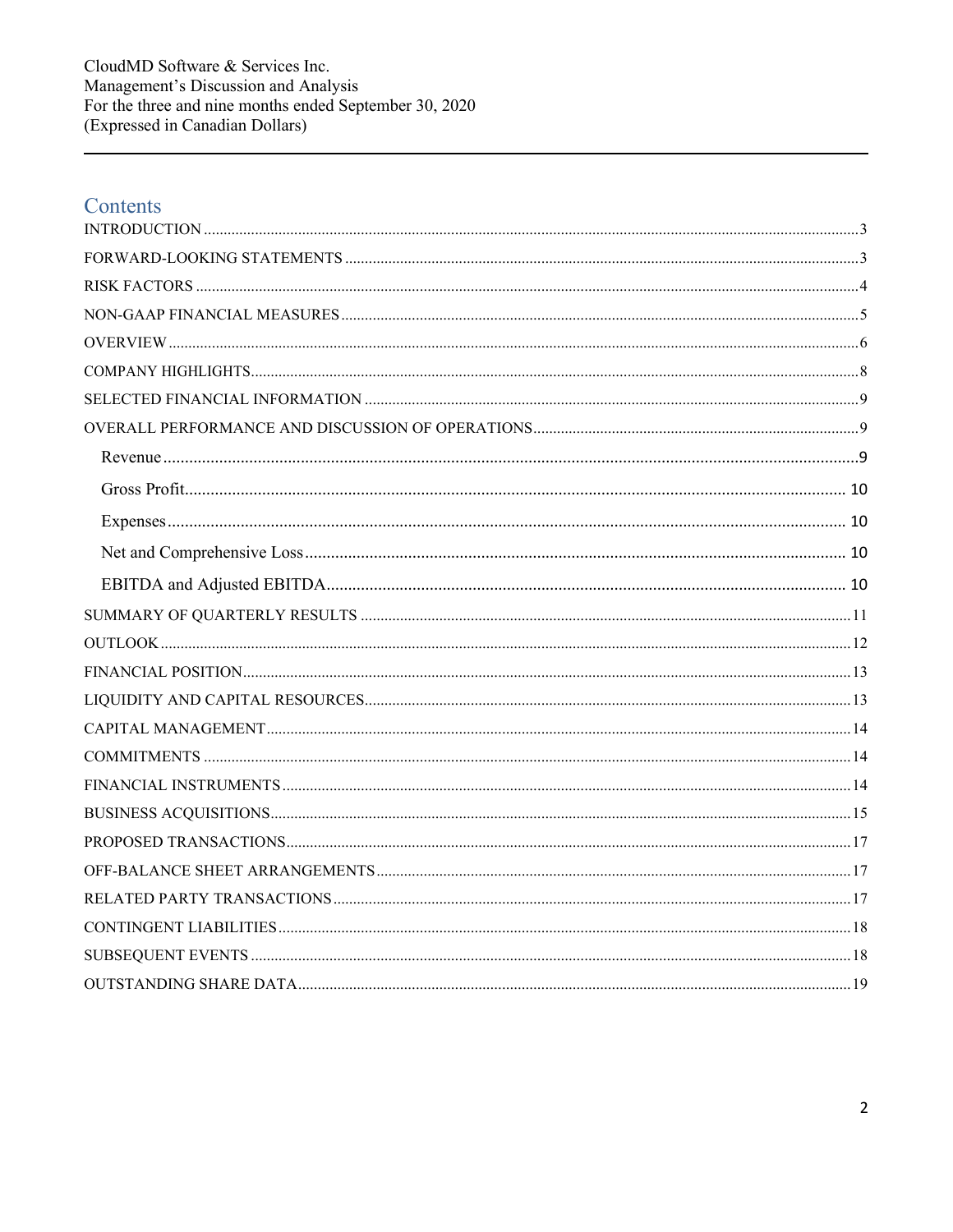# <span id="page-2-0"></span>**INTRODUCTION**

This Management's Discussion and Analysis ("MD&A") for CloudMD Software & Services Inc. (formerly, Premier Health Group Inc.) ("CloudMD" or the "Company") is dated and based on information available to management as of November 30, 2020 and should be read in conjunction with the Company's unaudited condensed interim consolidated financial statements and accompanying notes for the three and nine months ended September 30, 2020 and 2019, and the consolidated financial statements and accompanying notes for the years ended December 31, 2019 and 2018. These documents, along with additional information about the Company, including the Annual Information Form ("AIF") dated May 19, 2020 and the short form prospectuses dated September 15, 2020 and November 2, 2020, are available under the Company's profile on SEDAR at [www.sedar.com.](http://www.sedar.com/)

The financial data contained in this report and in the unaudited condensed interim consolidated financial statements and accompanying notes of the Company for the three and nine months ended September 30, 2020 and 2019 have been prepared in accordance with International Financial Reporting Standards ("IFRS") and are stated in Canadian dollars, unless otherwise indicated.

# <span id="page-2-1"></span>**FORWARD-LOOKING STATEMENTS**

This MD&A contains certain statements which may constitute "forward-looking information" and "forward-looking statements" within the meaning of Canadian securities law requirements (collectively, "forward-looking statements"). These forward-looking statements are made as of the date of this MD&A and the Company does not intend, and does not assume any obligation, to update these forward-looking statements, except as required under applicable securities legislation. In certain cases, forward-looking statements can be identified by the use of words such as "plans", "expects" or "does not expect", "is expected", "budget", "scheduled", "estimates", "forecasts", "intends", "anticipates" or "does not anticipate", or "believes" or variations of such words and phrases, or statements that certain actions, events or results "may", "could", "would", "might" or "will" be taken, occur or be achieved. Such forward-looking statements reflect management's current beliefs and are based on information currently available to management. Forward-looking statements in this MD&A include but are not limited to the following:

- currency fluctuations;
- requirements for additional capital;
- Government regulation;
- environmental risks;
- disputes or claims;
- the Company's goals, objectives and growth strategies;
- improving the patient experience, operational efficiency and overall care performance;
- the intention to be an active acquirer within the healthcare services and digital health marketplaces; and
- statements with respect to management's beliefs, plans, estimates, and intentions, and similar statements concerning anticipated future events, results, circumstances, performance or expectations that are not historical facts.

By their very nature, forward-looking statements involve known and unknown risks, uncertainties and other factors which may cause the actual results, performance or achievements of the Company to be materially different from any future results, performance or achievements expressed or implied by the forward-looking statements. Such risks and uncertainties include, but are not limited to: the actual results of current activities, conclusions or economic evaluations, changes in project parameters as plans continue to be refined, failure of plant, equipment or processes to operate as anticipated, accidents, delays in obtaining government approvals or financing, risks relating to the integration of acquisitions and to international operations, and the possibility for changes in laws, rules, and regulations in the industry, epidemics, pandemics or other public health crises, including the current outbreak of COVID-19, and those risks mentioned in the "*Risk Factors*" section of this MD&A. While the Company has attempted to identify important factors that could cause actual actions, events or results to differ materially from those described in forward-looking statements, there may be other factors that cause actions, events or results not to be as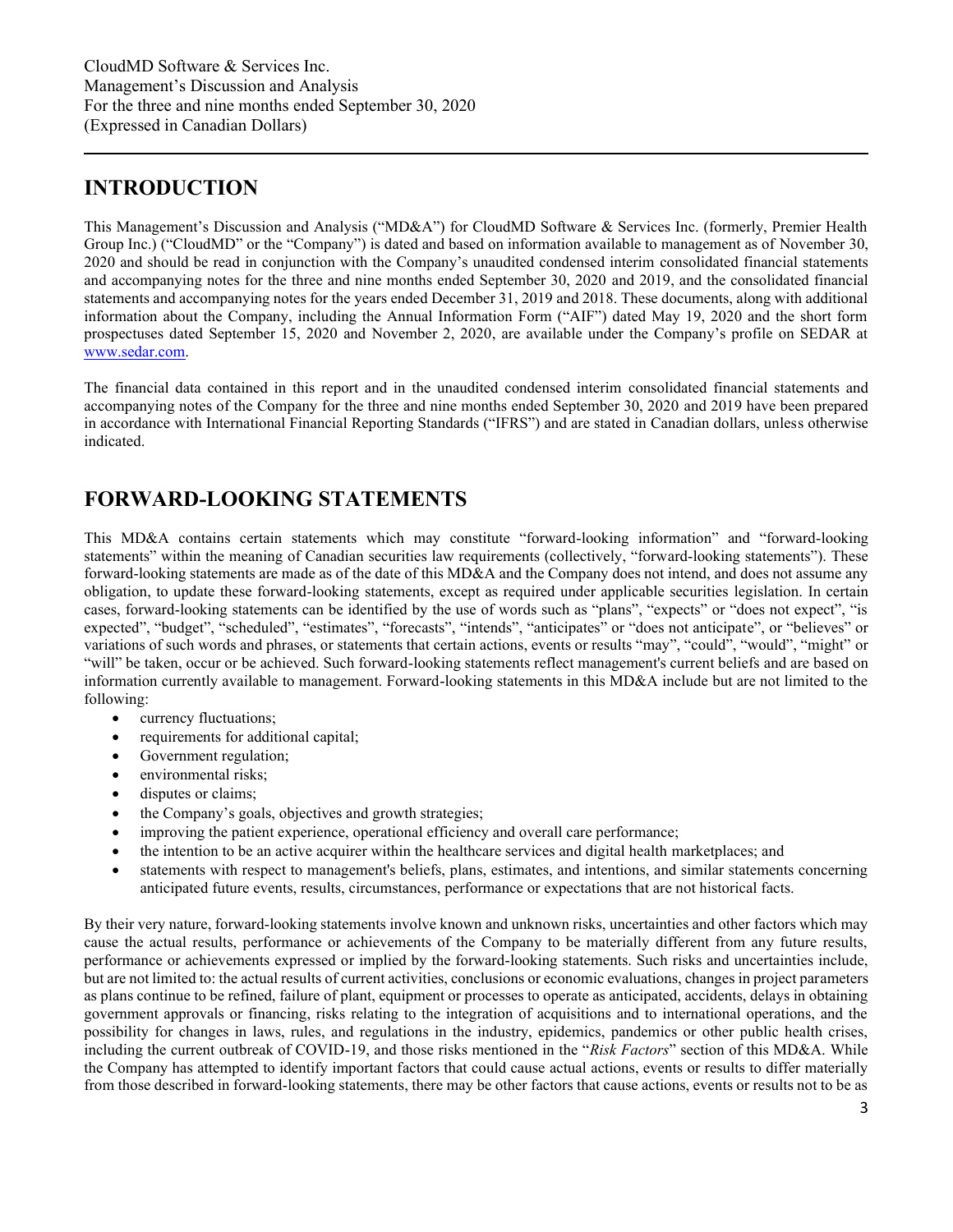anticipated, estimated or intended. There can be no assurance that forward-looking statements will prove to be accurate, as actual results and future events could differ materially from those anticipated in such statements. Readers are urged to consider the risks, uncertainties and assumptions carefully in evaluating the forward-looking statements and are cautioned not to place undue reliance on such information. The Company is under no obligation, and expressly disclaims any intention or obligation, to update or revise any forward-looking statements, whether as a result of new information, future events or otherwise, except as expressly required by applicable securities law.

Should one or more of these risks or uncertainties materialize, or should underlying factors or assumptions prove incorrect, actual results may vary materially from those described in forward-looking statements. Material factors or assumptions involved in developing forward-looking statements include, without limitation, publicly available information from governmental sources as well as from market research and industry analysis and on assumptions based on data and knowledge of this industry which the Company believes to be reasonable.

Although the Company believes that the expectations conveyed by the forward-looking statements are reasonable based on the information available to the Company on the date hereof, no assurance can be given as to future results, approvals or achievements. Forward-looking statements contained in this MD&A and in the documents incorporated by reference herein are expressly qualified by this cautionary statement. The Company disclaims any duty to update any of the forward-looking statements after the date of this MD&A except as otherwise required by applicable law.

# <span id="page-3-0"></span>**RISK FACTORS**

Our business is subject to significant risks and uncertainties and past performance is no guarantee of future performance. Our actual results could differ materially from the results contemplated in this MD&A due to a number of important factors. The foregoing risks and uncertainties are not exhaustive and does not necessarily include all of the important factors that could cause actual results to differ materially from those expressed in any of our forward-looking statements.

The information in this MD&A should be read carefully in conjunction with the risks and uncertainties detailed in the "*Forward-Looking Statements*" section of this MD&A, in the Company's most recently filed AIF dated May 19, 2020 and short term prospectuses dated September 15, 2020 and November 2, 2020, which is available under the Company's profile on SEDAR at [www.sedar.com.](http://www.sedar.com/) Additional risks and uncertainties, not presently known to us, may become material in the future or those risks that we currently believe to be immaterial may become material in the future. If any of the foregoing risks actually occur, alone or in combination, our business, financial condition and results of operations, as well as the market price of our common shares, could be materially adversely affected.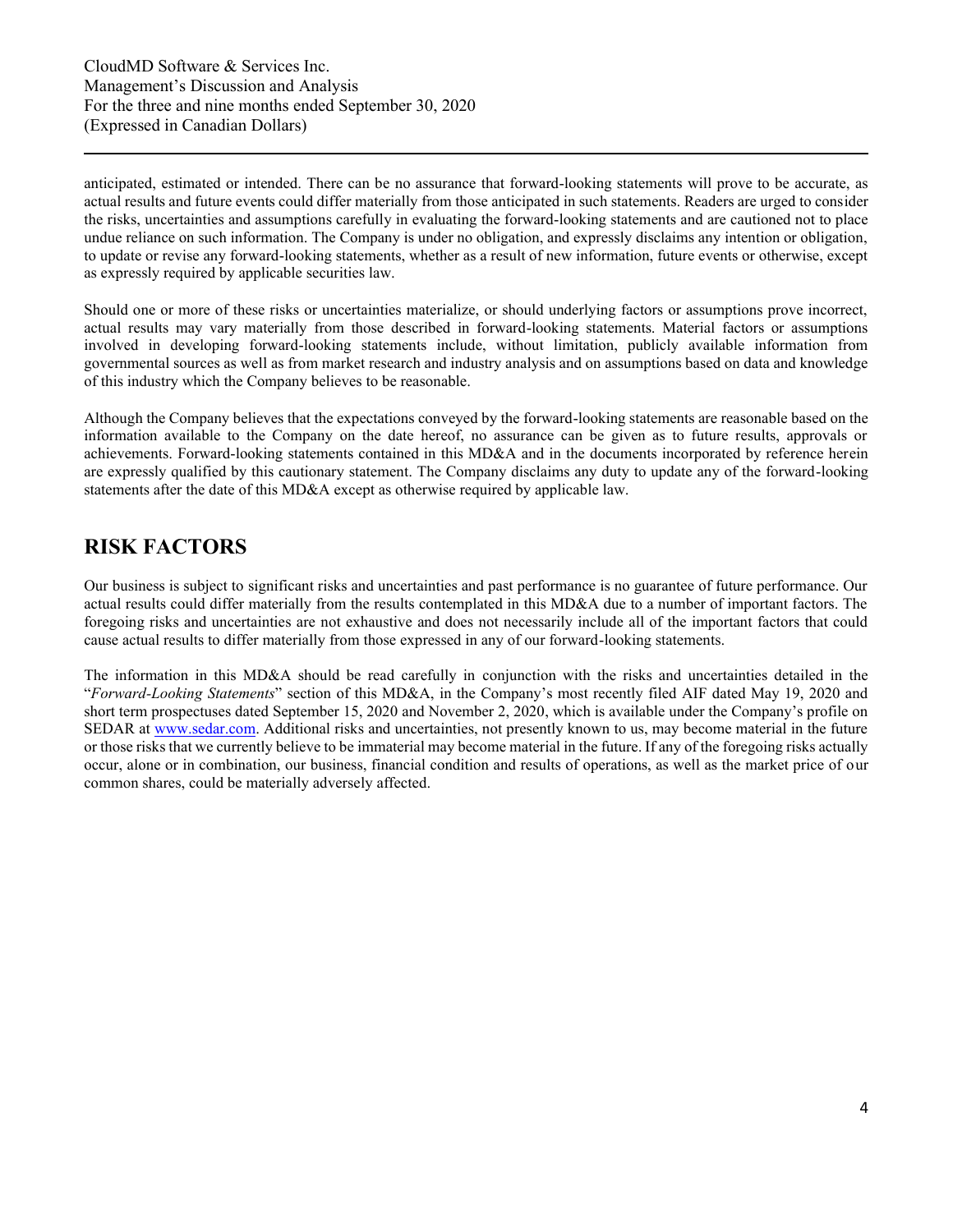# <span id="page-4-0"></span>**NON-GAAP FINANCIAL MEASURES**

In addition to the results reported in accordance with IFRS, the Company uses various non-GAAP financial measures, which are not recognized under IFRS, as supplemental indicators of the Company's operating performance and financial position. These non-GAAP financial measures are provided to enhance the user's understanding of the Company's historical and current financial performance and its prospects for the future. Management believes that these measures provide useful information in that they exclude amounts that are not indicative of the Company's core operating results and ongoing operations and provide a more consistent basis for comparison between quarters and years. Details of such non-GAAP financial measures and how they are derived are provided below as well as in conjunction with the discussion of the financial information reported.

Since non-GAAP financial measures do not have any standardized meanings prescribed by IFRS, other companies may calculate these non-IFRS measures differently and our non-GAAP financial measures may not be comparable to similarly titled measures of other companies. Accordingly, investors are cautioned not to place undue reliance on them and are also urged to read all IFRS accounting disclosures presented in the unaudited condensed interim consolidated financial statements and the accompanying notes for the three and nine months ended September 30, 2020 and 2019, and the consolidated financial statements and the accompanying notes for years ended December 31, 2019 and 2018.

### *EBITDA*

EBITDA is a non-GAAP financial measure that does not have a standard meaning and may not be comparable to a similar measure disclosed by other issuers. EBITDA referenced herein relates to earnings before interest, taxes, depreciation and amortization. This measure does not have a comparable IFRS measure and is used by the Company to manage and evaluate the cash operating income (loss) of the business. Please refer to section on EBITDA for reconciliation.

### *Adjusted EBITDA*

Adjusted EBITDA is a non-GAAP financial measure that does not have a standard meaning and may not be comparable to a similar measure disclosed by other issuers. Adjusted EBITDA referenced herein relates to earnings before interest, taxes, depreciation, amortization, stock-based compensation, financing-related costs, acquisition-related costs, litigation costs and loss provision, and loss from discontinued operations. This measure does not have a comparable IFRS measure and is used by the Company to evaluate its cash operating income (loss) of the business, adjusted for factors that are unusual in nature or factors that are not indicative of the operating performance of the Company. Please refer to section on Adjusted EBITDA for reconciliation.

### *Gross Profit*

Gross Profit is a non-GAAP financial measure that does not have a standard meaning and may not be comparable to a similar measure disclosed by other issuers. Gross Profit referenced herein relates to revenues less physician fees and cost of goods sold. This measure does not have a comparable IFRS measure and is used by the Company to manage and evaluate the operating performance of the business.

### *Adjusted Expenses*

Adjusted Expenses is a non-GAAP financial measure that does not have a standard meaning and may not be comparable to a similar measures disclosed by other issuers. Adjusted Expenses as referenced herein is defined as expenses before financingrelated costs, acquisition-related costs and litigation costs. This measure does not have a comparable IFRS measure and is used by the Company to manage and evaluate its expenses for ongoing business operations.

### *Working Capital*

Working Capital is a non-GAAP financial measure that does not have a standard meaning and may not be comparable to a similar measure disclosed by other issuers. Working Capital as referenced herein is defined as current assets less current liabilities. This measure does not have a comparable IFRS measure and is used to provide investors with an alternative understanding of the Company's core operating results and trends.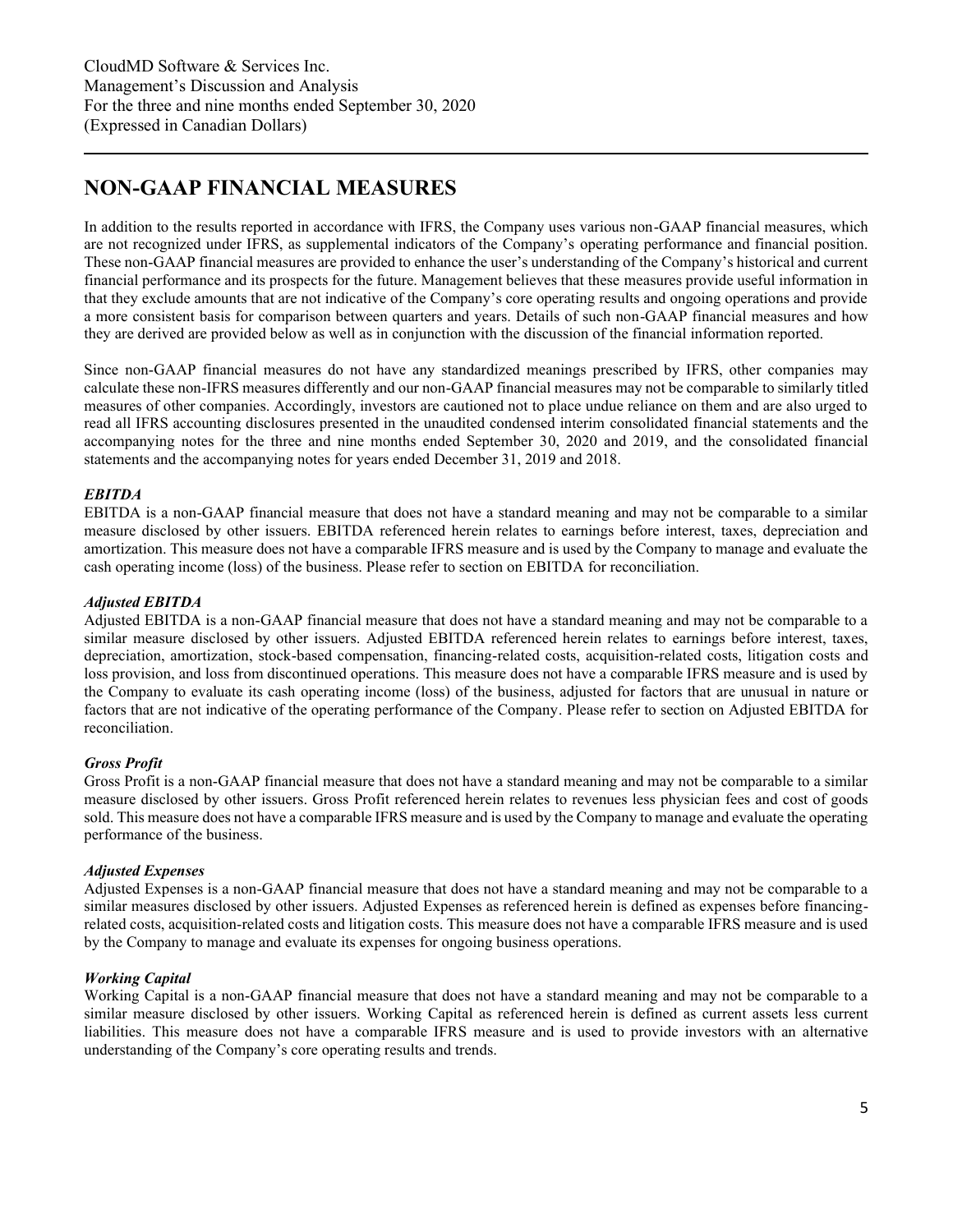# <span id="page-5-0"></span>**OVERVIEW**

CloudMD is a healthcare technology company revolutionizing the delivery of healthcare. Built by an experienced team of doctors, who understand the pain points of the traditionally broken healthcare system, the Company offers a patient-centric, holistic approach that engages patients and empowers medical practitioners.

Technology is the great equalizer, and through the Company's proprietary technology, CloudMD is now one of the only telemedicine companies that addresses physical and mental healthcare from one platform. Through its technology solutions, CloudMD supports and empowers medical businesses, patients/consumers and enterprise businesses including employers, insurers and providers.

The Company offers Software as a Service ("SaaS") based health technology solutions to medical clinics across North America and has developed proprietary technology that delivers quality healthcare through the combination of connected hybrid clinics, telemedicine, electronic medical records ("EMR"), billing solutions, online scheduling and an artificial intelligence enabled patient portal.

The Company currently owns and operates 16 hybrid clinics across North America and through its telemedicine and EMR services, currently services a combined ecosystem of over 500 clinics, almost 4,000 licensed practitioners and 8 million patient charts across North America. Having a footprint of clinics across Canada, and strategically in the United States is extremely important to CloudMD as it provides continuity of care, and patients with better access to care when then need to see a doctor or specialist in person. The hybrid clinics include primary care, specialist care and mental health support to better support its patient network with continuity of care across the entire healthcare ecosystem. CloudMD recognizes that patient's healthcare issues are not siloed and are often intertwined and therefore episodic healthcare won't work. CloudMD is building one platform that puts the patient first and focuses on team-based delivery of "whole person" care. The Company's overarching goal is to digitize the delivery of healthcare by providing patients access to all points of their care from their phone, tablet or desktop computer.

Recently, CloudMD launched a new Enterprise Health Solutions Division, which provides one centralized platform for employers and insurers to address the health and wellness of their workforce. Currently, corporations, insurers and advisors have siloed health programs that are costly and ineffective in providing a holistic care plan focused on ease of access, individual needs and recovery. CloudMD offers one platform that provides a comprehensive healthcare plan addressing primary care, mental health support, specialist care and educational resources for employees and their families. This centralized platform dramatically changes the landscape where employers can now offer one solution that addresses the comprehensive health needs of their workforce and eliminates the need for multiple vendors. Through a number of strategic acquisitions, CloudMD is now positioned as a leading provider of holistic healthcare for enterprise clients. The combination of these solutions provides one centralized ecosystem focusing on longitudinal care while increasing patient satisfaction, reducing healthcare costs, decreasing wait times, and providing better return to work outcomes. These solutions include:

### *Re:Function Health Group Inc. ("Re:Function") – Network of Rehabilitation Clinics*

Re:Function is an integrated network of 8 rehabilitation clinics with 37 specialists and allied health professionals offering various rehabilitation services. The practice is made up of four key rehabilitation pillars, **Re:Build** (physiotherapy), **Re:Think** (counselling), **Re:View** (medlegal consulting) and **Re:Tool** (vocational rehabilitation), and a team of specialists including: occupational therapists, physiotherapists, kinesiologists, psychologists, psychiatrists and counsellors. Services include: independent medical assessments, return to work support, functional capacity evaluations, rehabilitation support, job demand analysis, etc.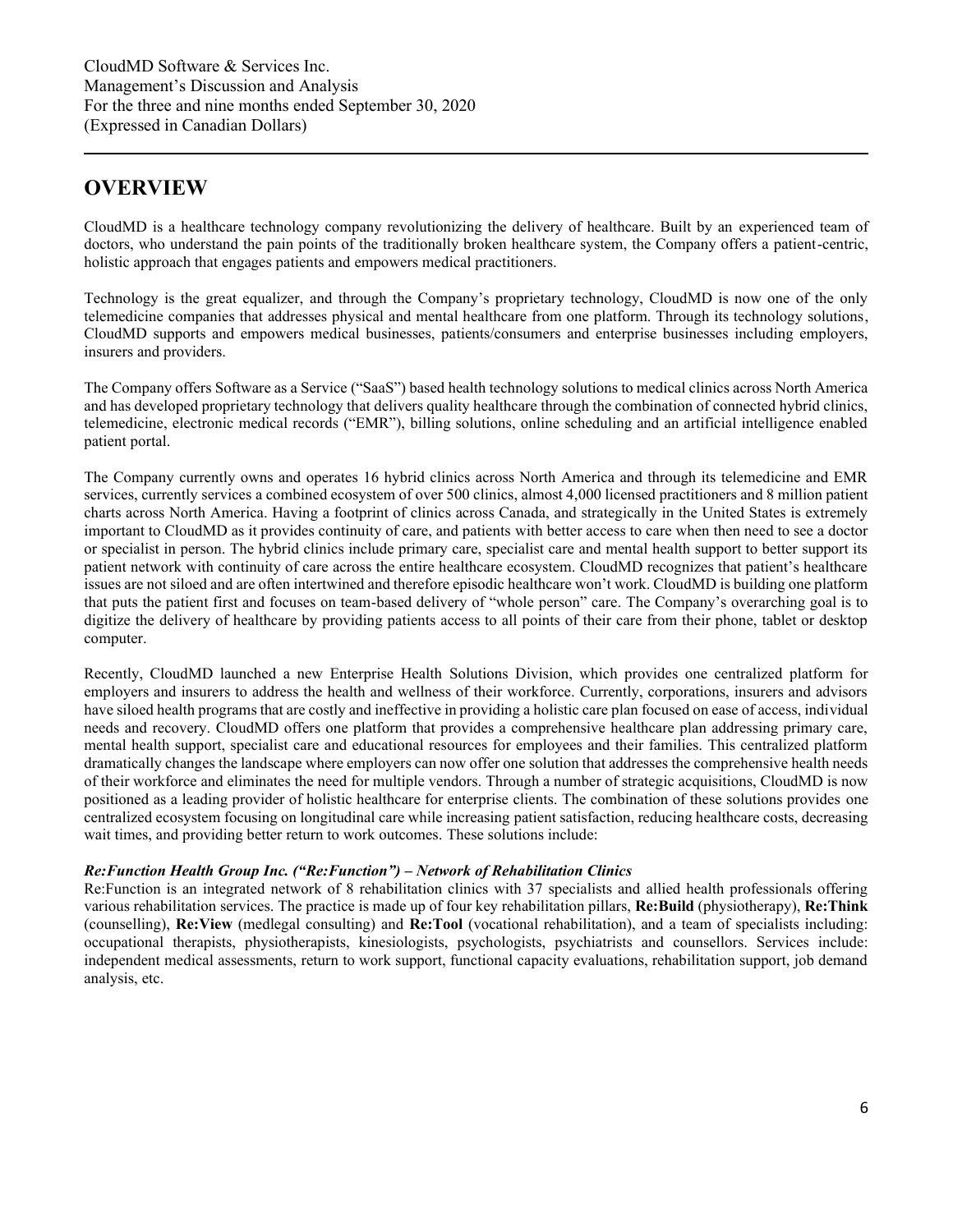### *Snapclarity Inc. ("Snapclarity") – Leading Virtual Mental Health Assessment Tool*

Snapclarity is an on-demand, digital platform that provides an assessment for mental health disorders that includes a personalized care plan, access to online resources, a clinical healthcare team, and the ability to match to the right therapists. CloudMD now provides an integrated digital platform that combines top-tier primary healthcare with clinically-proven mental health support, making it a comprehensive one-stop-shop solution supporting the entire needs of patients suffering from mental health or behaviour disorders.

### *HumanaCare Inc. ("HumanaCare") – Industry Leader in Employee Health Services for Short Term Incidental Issues (announced binding term sheet on October 28, 2020 but acquisition not yet completed)*

HumanaCare is an industry leading Employee Assistance Program ("EAP") provider, funded by employers to provide access to mental and physical wellness support services. HumanaCare provides employee health services to over 5,000 corporate clients, 1 million employees and their family members utilizing a clinical network of more than 3,500 clinicians. Currently, HumanaCare has multi-year agreements to service Fortune 500 clients, leading corporations and advisors. The solution uses nurse triage to support mental health and short-term incidental issues including counselling, financial stress, nutrition, legal and eldercare consultation.

Integrated with CloudMD's enterprise services, the solution will offer a comprehensive, holistic approach to healthcare which includes telemedicine, triaging, on-demand mental health support, and educational healthcare resources. The combination creates the only employee assistance solution to deliver care plans to employees for short-term, long-term and chronic care.

#### *Medical Confidence Inc. ("Medical Confidence") – Revolutionary Health Navigator Platform to Reduce Specialist Wait Times (announced binding term sheet on October 22, 2020 but acquisition not yet completed)*

Medical Confidence is a real time digital database of publicly available specialists and their wait times, allowing patient referrals to the right specialist in the shortest available time. The platform provides medical consultations, wellness plans and referrals to Canadian healthcare providers in support of patients' mental and physical health issues. Medical Confidence's solutions are utilized by a wide range of customers including employers, individuals, disability case managers, life and health insurers and property and casualty insurers. Proven results include a 20% reduction in benefit and disability costs, 6-month reduction in disability duration (on average), access to treatment 220 days sooner (on average), improved employee satisfaction (reported by 75% of clients) and 420% ROI or greater in payroll savings due to reduced illness-related absences. Currently, Medical Confidence has long standing contracts with Canada's largest group benefit and disability insurers.

### *iMD Health Global Corp. ("iMD") – Award Winning Platform Providing Peer-Reviewed Educational Resources*

iMD is a trusted platform used by healthcare professionals to provide factual, medical information that promotes positive patient behaviour in all health sectors. iMD's intuitive platform provides a robust digital library and consultative visual component which is available on any digital device. iMD's platform is populated with content licensing partnerships with Canada's most respected health associations and pharmaceutical companies. The platform has access to over 7.5 million patients and is currently being used by over 10,000 healthcare professionals and other users including: 3,800 doctors, 2,000 pharmacies, 140 hospitals, and 150 specialty clinics. In addition, iMD has partnerships with over 30 global pharmaceuticals companies, 18 digital healthcare integration providers, Health Canada and over 60 healthcare associations in North America. iMD's robust medical library already has over 80,000 patient-friendly images, brochures and videos covering 2,100 health conditions, which includes the medical Mayo Clinic library.

#### *Canadian Medical Directory ("CMD") – Trusted Database of Up-to-date Information on over 100,000 Physicians, Residents and Nurse Practitioners (announced binding term sheet on October 21, 2020 but acquisition not yet completed)*

CMD is Canada's largest, most trusted, directory of medical professionals including 91,000 practicing physicians and 10,000 residents and nurse practitioners across the country. The robust, multi-layered database is genuinely unique as no other direct competitor has a SaaS platform that collects and vends the data in such a highly segmented, up-to-date way. CMD is Canada's leading source for profile and contact information on practicing physicians — both general practitioners and medical specialists— and nurse practitioners, across the country. With up-to-date information, it's a key reference tool used by clinics, hospitals, medical placement firms, pharmaceutical companies, and manufacturers and distributors of medical equipment and supplies. CMD has very high brand recall and recognition as a trusted source of information.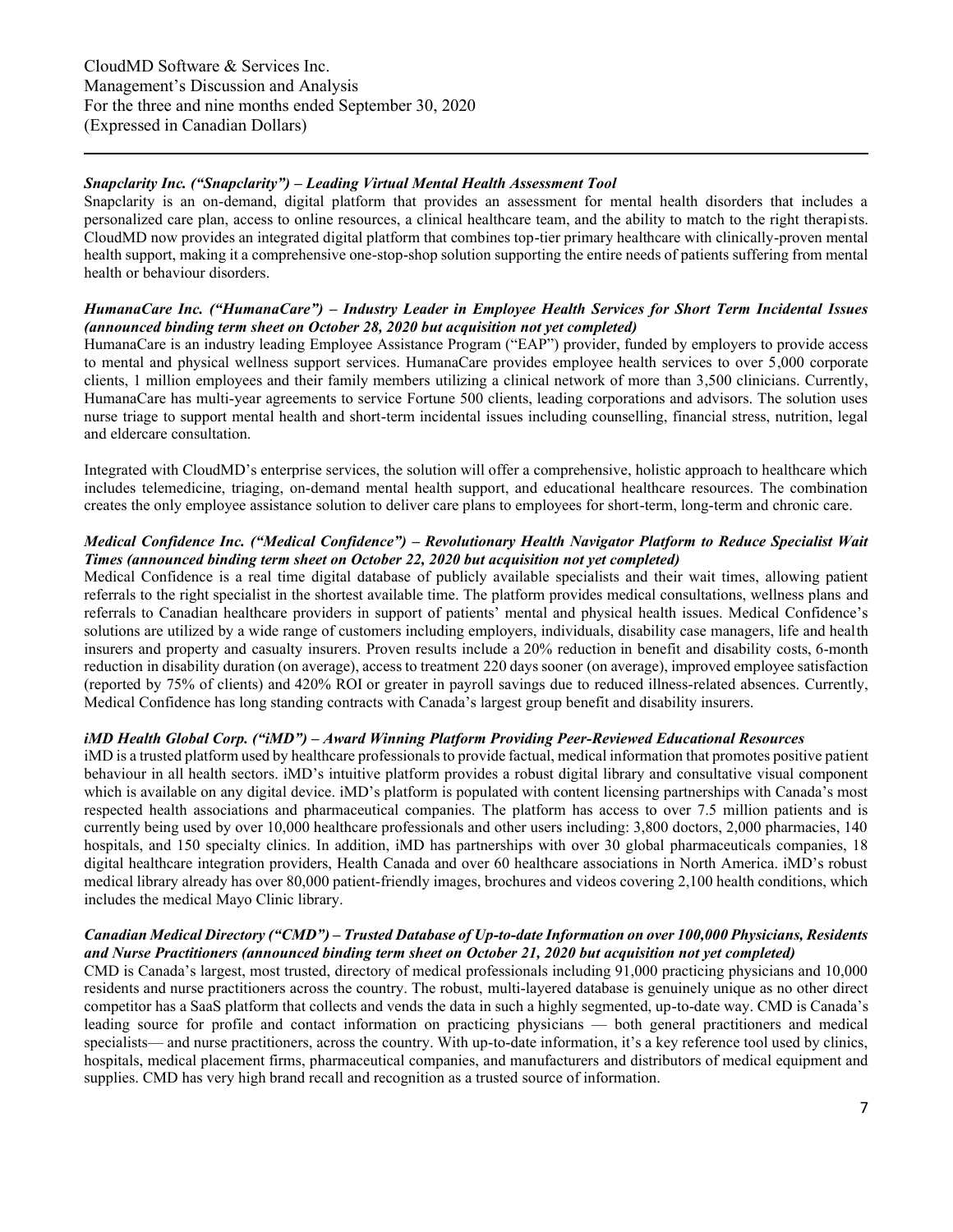# <span id="page-7-0"></span>**COMPANY HIGHLIGHTS**

The following significant corporate and financial events have taken place during the three months ended September 30, 2020:

- On August 5, 2020, the Company announced it has closed the acquisition of South Surrey Medical Clinic ("South Surrey") for a purchase price of \$700,000. South Surrey is a premier provider of integrated medical solutions which operates with 24 healthcare professionals, including, 12 physicians across various specialities including mental health, women's health, sports medicine, gynecology and psychiatry.
- On August 11, 2020, the Company announced it has appointed Patrick Lo, a leading expert on data protection and regulatory privacy matters for the healthcare sector in North America, as a strategic advisor.
- On August 13, 2020, the Company announced it has entered into a share purchase agreement to acquire a 51% interest in West Mississauga Medical Ltd. ("West Mississauga") for a purchase price of \$200,000. West Mississauga is a comprehensive family medicine and specialist medical clinic with 8 family doctors and 4 specialists serving over 100,000 patients.
- On August 24, 2020, the Company announced it has entered into a binding term sheet to acquire Re: Function Health Group Inc. for a purchase price of \$8,000,000. Re:Function is a leading rehabilitation clinic network, with 8 clinics and 37 specialists and allied health professionals across British Columbia.
- On September 9, 2020, the Company announced it has appointed experienced healthcare executive, Karen Adams as Chief Health Innovation Officer. Karen is a tenured senior executive and has over 20 years of experience in building insurance companies and driving innovation and growth in public, private and not-for-profit organizations supporting employee/consumer mental health and wellness.
- On September 16, 2020, the Company announced it has appointed experienced industry leaders to its newly formed Chairman's Advisory Board, all with records of building successful high growth organizations with an international outlook. The members have agreed to share their experience and knowledge in creating and managing significant strategic initiatives that deliver significant value creation.
- On September 22, 2020, the Company announced it has closed its short form prospectus offering, on a bought deal basis, including the full exercise of the underwriters' over-allotment option. The Company issued a total of 15,065,000 common shares at a price of \$1.38 per common share for aggregate gross proceeds of \$20,789,700.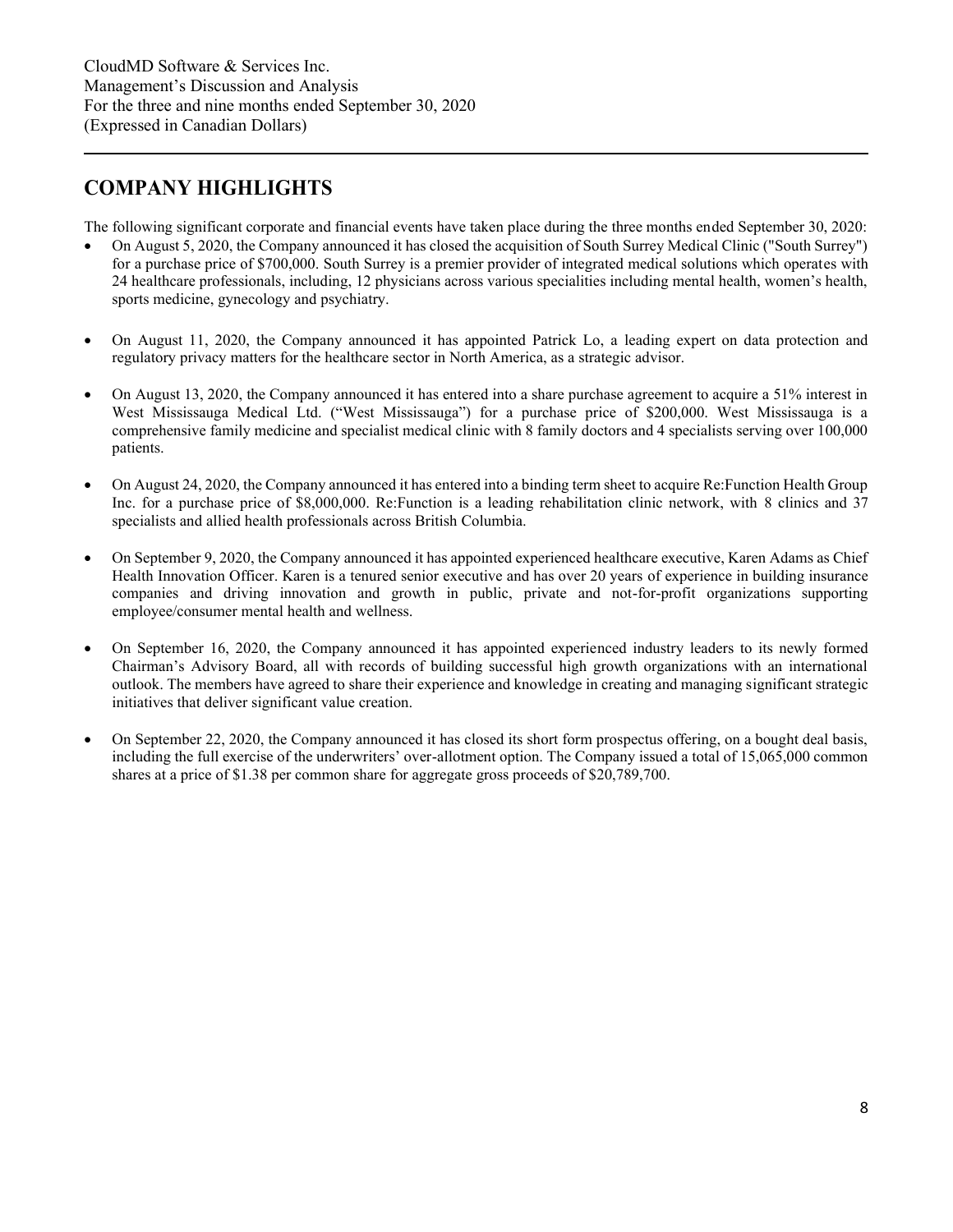# <span id="page-8-0"></span>**SELECTED FINANCIAL INFORMATION**

The following table highlights key financial information for the three and nine months ended September 30, 2020 as compared to the prior comparable periods:

|                                     |    |                   | Three months ended |               |               |               |                | Nine months ended |          |               |        |
|-------------------------------------|----|-------------------|--------------------|---------------|---------------|---------------|----------------|-------------------|----------|---------------|--------|
| <b>Select Financial Information</b> |    | September 30,     |                    | Variance      |               |               | September 30,  |                   |          | Variance      |        |
|                                     |    | 2020              | 2019               | (S)           | $\frac{6}{2}$ |               | 2020           | 2019              |          | (S)           | $(\%)$ |
| Revenue                             | S  | 3,358,955 \$      | 2,165,217 \$       | 1,193,738     | 55%           | <sup>\$</sup> | 9.205.671<br>S | 4,327,116         | <b>S</b> | 4,878,555     | 113%   |
| Physician fees                      |    | (1,086,731)       | (494, 340)         | (592, 391)    | 120%          |               | (2,812,916)    | (1,677,598)       |          | (1, 135, 318) | 68%    |
| Cost of goods sold                  |    | (857, 573)        | (671, 929)         | (185, 644)    | 28%           |               | (2,552,531)    | (671, 929)        |          | (1,880,602)   | 280%   |
| Gross profit $(1)$                  |    | 1,414,651         | 998,948            | 415,703       | 42%           |               | 3,840,224      | 1,977,589         |          | 1,862,635     | 94%    |
| Gross profit %                      |    | 42.1%             | 46.1%              |               |               |               | 41.7%          | 45.7%             |          |               |        |
| Expenses                            |    | 4.094.284         | 1,752,735          | 2,341,549     | 134%          |               | 10,561,582     | 4,924,384         |          | 5,637,198     | 114%   |
| Loss before other items             |    | (2,679,633)       | (753, 787)         | (1,925,846)   | 255%          |               | (6,721,358)    | (2,946,795)       |          | (3,774,563)   | 128%   |
| Other items and taxes               |    | (44, 440)         | (55,888)           | 11,448        | $-20%$        |               | (393, 826)     | (296, 725)        |          | (97, 101)     | 33%    |
| Net and comprehensive loss          |    | (2,724,073)       | (809, 675)         | (1,914,398)   | 236%          |               | (7, 115, 184)  | (3,243,520)       |          | (3,871,664)   | 119%   |
| Adjusted EBITDA <sup>(1)</sup>      | \$ | (1,321,720)<br>-S | (135,962)<br>-S    | (1, 185, 758) | 872%          | -S            | (3,445,097)    | (1,509,761)       | S        | (1,935,336)   | 128%   |

*(1) Gross profit and Adjusted EBITDA are non-GAAP measures as described in the Non-GAAP Financial Measures section of this MD&A.* 

# <span id="page-8-1"></span>**OVERALL PERFORMANCE AND DISCUSSION OF OPERATIONS**

### <span id="page-8-2"></span>*Revenue*

|                                 |             | Three months ended |             |               | Nine months ended |               |             |               |  |  |
|---------------------------------|-------------|--------------------|-------------|---------------|-------------------|---------------|-------------|---------------|--|--|
| Revenue                         |             | September 30,      | Variance    |               |                   | September 30, | Variance    |               |  |  |
|                                 | 2020        | 2019               | (S)         | $\frac{1}{2}$ | 2020              | 2019          | (S)         | $\frac{1}{2}$ |  |  |
| Clinic services $\&$ pharmacies | \$2,900,335 | \$1,789,804        | \$1,110,531 |               | 62% \$7,860,297   | \$3,370,902   | \$4,489,395 | 133%          |  |  |
| SaaS model digital services     | 458.620     | 375.413            | 83.207      | 22%           | 1.345.374         | 956.214       | 389.160     | 41%           |  |  |
| <b>Total revenue</b>            | \$3,358,955 | \$2,165,217        | \$1,193,738 |               |                   | \$4,327,116   | \$4,878,555 | 113%          |  |  |

Total revenue for the three and nine months ended increased by \$1,193,738 or 55% and \$4,878,555 or 113% over the prior comparable periods, respectively. The increase in clinic services and pharmacies revenue was primarily due to the Company's acquisitions over the past twelve months, including two pharmacies and two medical clinics based in Vancouver, BC. The increase in SaaS model digital services revenue is mainly attributable to organic growth, as the Company invested in marketing campaigns to build awareness of its brand and services, which led to greater adoption of digital services from medical clinics and physicians.

COVID-19 caused an initial negative impact to revenues earned from clinic services and pharmacies, as public health officials recommended precautions to mitigate the spread of the virus. Subsequently, the Company managed this impact by transitioning its patients to its telehealth services.

SaaS model digital services as a percentage of total revenue decreased to 13.7% and 14.6% for the three and nine months ended September 30, 2020 compared to 17.3% and 22.1% for the same year-ago periods, respectively, due to clinics and pharmacies acquired in the past twelve months. The proportional mix of SaaS model digital services to total revenue is expected to increase in the future due to the Company's business acquisitions completed subsequent to September 30, 2020, including Snapclarity, Benchmark and iMD.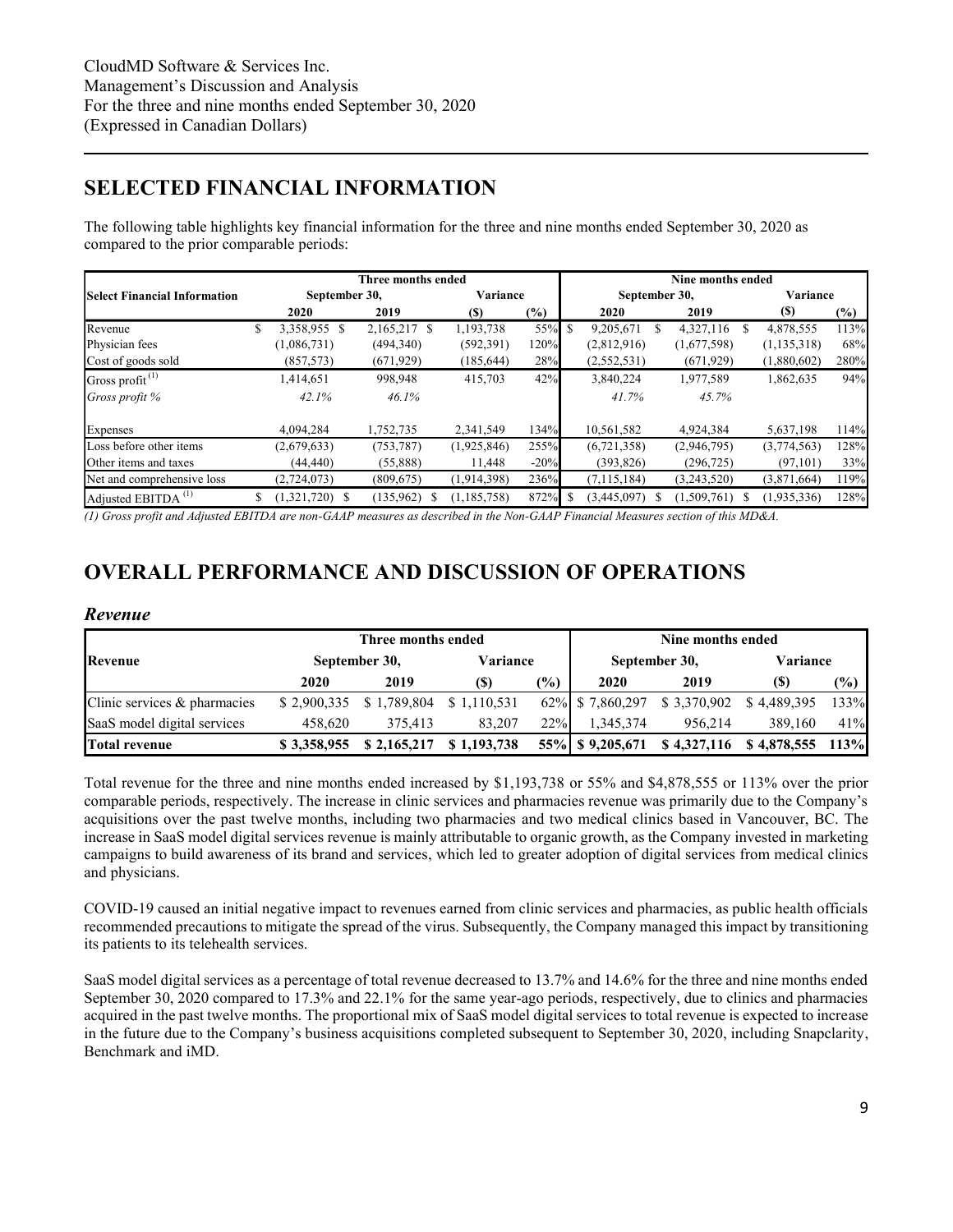The Company's growth strategy includes acquisitions, which is centered on acquiring products, capabilities, clinical specialties and technologies that are highly scalable and rapidly growing.

### <span id="page-9-0"></span>*Gross Profit*

Gross profit for the three and nine months ended increased by \$415,703 or 42% and \$1,862,635 or 94% over the prior comparable periods, respectively, as a result of the increase in total revenue, primarily through acquisitions and organic growth.

The gross profit percentage was 42.1% and 41.7% for the three and nine months ended September 30, 2020, a decrease from 46.1% and 45.7% for the same year-ago periods, respectively. The decrease was primarily attributable to a greater proportion of clinic services and pharmacies revenue, which attracts a lower gross profit percentage compared to SaaS model digital services revenue. In addition, the Company's gross profit percentage was affected by temporary costs associated with expanding its services across Canada and the effects of the COVID-19 pandemic.

The Company expects its gross profit percentage to increase in the future, with an increased percentage of total revenues being derived from higher margin SaaS model digital services due to the business acquisitions completed subsequent to September 30, 2020. Additionally, the Company expects to realize improved margins as additional clinics, physicians and patients adopt its telehealth services across Canada.

### <span id="page-9-1"></span>*Expenses*

|                                  |  |               | Three months ended |            |          |               | Nine months ended |            |         |
|----------------------------------|--|---------------|--------------------|------------|----------|---------------|-------------------|------------|---------|
| <b>Expenses</b>                  |  | September 30, |                    | Variance   |          | September 30, |                   | Variance   |         |
|                                  |  | 2020          | 2019               | <b>(S)</b> | (%)      | 2020          | 2019              | (S)        | (9/0)   |
| Expenses, as reported            |  | 4,094,284     | 1,752,735 \$       | 2,341,549  | 134% \$  | 10,561,582    | 4,924,384         | 5,637,198  | 114%    |
| Adjusted for:                    |  |               |                    |            |          |               |                   |            |         |
| Financing-related costs          |  | (245, 123)    |                    | (245, 123) | $-100\%$ | (504, 637)    |                   | (504, 637) | $-100%$ |
| Acquisition-related costs        |  | (210, 865)    | (29, 083)          | (181, 782) | 625%     | (444, 292)    | (108,093)         | (336, 199) | 311%    |
| Litigation costs                 |  | (63, 154)     | (482)              | (62, 672)  | 2992%    | (66, 632)     | (20, 932)         | (45,700)   | 218%    |
| Adjusted expenses <sup>(1)</sup> |  | 3.575.142     | $1,723,170$ \$     | 1,851,972  | $107%$ S | 9,546,021     | 4,795,359         | 4,750,662  | 99%     |

*(1) Adjusted Expenses is non-GAAP measure as described in the Non-GAAP Financial Measures section of this MD&A.* 

Total expenses for the three and nine months ended increased by \$2,341,549 or 134% and \$5,637,198 or 114% over the prior comparable periods, respectively.

When adjusted for financing-related costs, acquisition-related costs, and litigation costs, adjusted expenses for the three and nine months ended increased by \$1,851,972 or 107% and \$4,750,662 or 99% over the prior comparable periods, respectively. The increase for the quarter and year-to-date period was primarily due to the Company's acquisitions over the past twelve months and higher staffing costs due to an expanded workforce and professional fees to support the Company's growth strategy. Additionally, the Company made strategic investments in numerous marketing initiatives to build awareness of the Company and its products and services, which it expects to result in strong future organic growth.

### <span id="page-9-2"></span>*Net and Comprehensive Loss*

Total net and comprehensive loss for the three and nine months ended September 30, 2020 was \$2,724,073 and \$7,115,184, compared to a net loss of \$809,675 and \$3,243,520 for the same year-ago periods, respectively. The increase in net loss and comprehensive loss was primarily due to additional expenses incurred to support the Company's growth strategy, exceeding its increased revenue and gross profit for the period.

### <span id="page-9-3"></span>*EBITDA and Adjusted EBITDA*

EBITDA for the three and nine months ended September 30, 2020 was a loss of \$2,379,980 and \$6,233,195, compared to a loss of \$625,461 and \$2,841,660 for the same year-ago periods, respectively.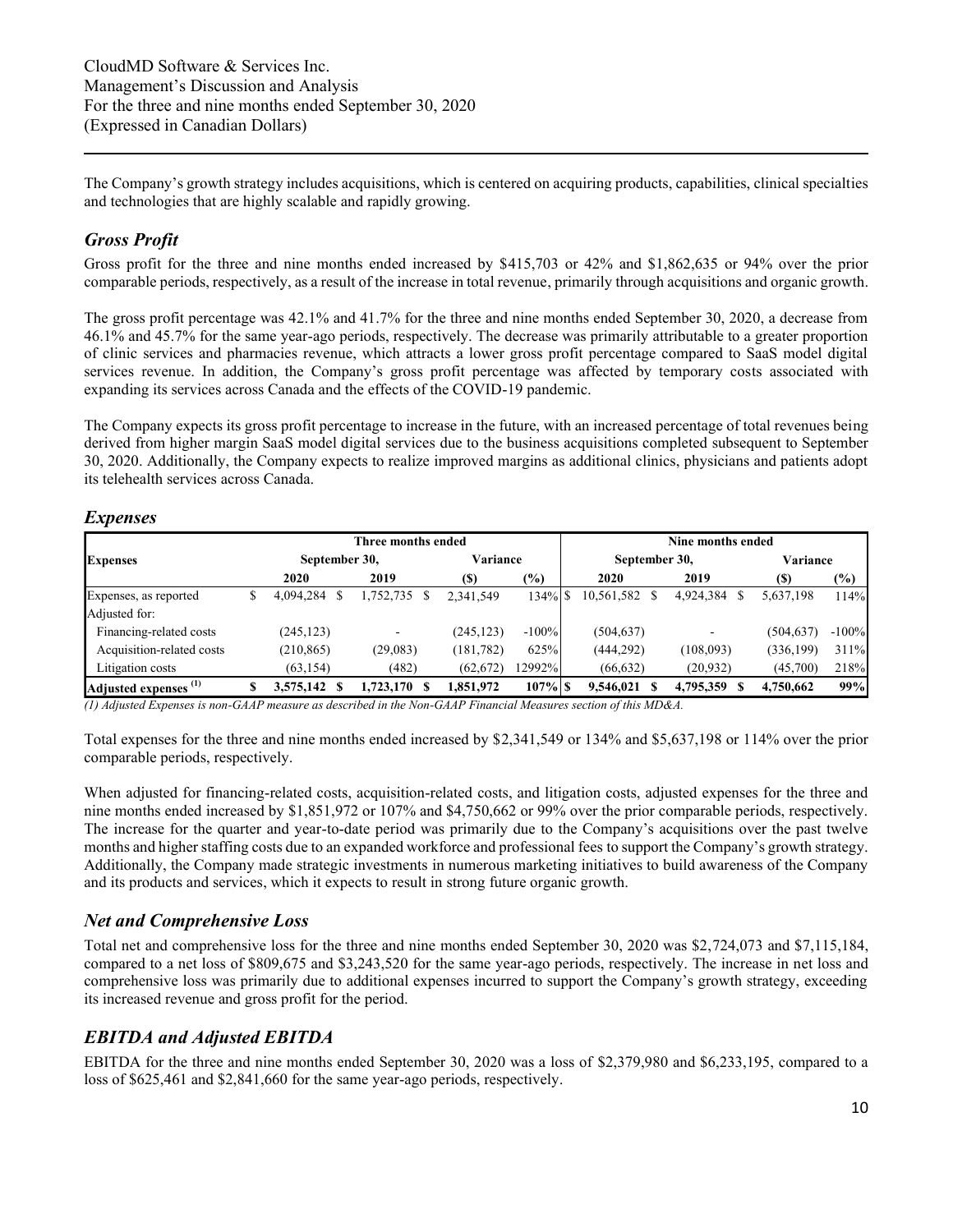Adjusted EBITDA for the three and nine months ended September 30, 2020 was a loss of \$1,302,235 and \$3,309,704, compared to a loss of \$135,961 and \$1,620,340 for the same year-ago periods, respectively.

The following table provides a reconciliation of net loss to EBITDA and adjusted EBITDA for the three and nine months ended September 30, 2020 and 2019:

|                                     |                       | Three months ended       |                    |        |             | Nine months ended |                  |         |
|-------------------------------------|-----------------------|--------------------------|--------------------|--------|-------------|-------------------|------------------|---------|
|                                     | September 30,         |                          | Variance           |        |             | September 30,     | Variance         |         |
|                                     | 2020                  | 2019                     | (S)                | $(\%)$ | 2020        | 2019              | (S)              | $(\%)$  |
| Net loss for the period             | $(2,724,073)$ \$<br>S | (809, 675)               | (1,914,398)<br>S   | 236%   | (7.115.184) | (3,243,520)<br>-S | (3,871,664)<br>S | 119%    |
| Add:                                |                       |                          |                    |        |             |                   |                  |         |
| Interest and accretion expense      | 63,001                | 49,841                   | 13,160             | 26%    | 189,557     | 152,555           | 37,002           | 24%     |
| Income taxes                        | 18.964                |                          | 18.964             | 100%   | 18,964      |                   | 18.964           | 100%    |
| Depreciation and amortization       | 262,128               | 134,373                  | 127,755            | 95%    | 673,468     | 249,305           | 424,163          | 170%    |
| $EBITDA(1)$ for the period          | (2,379,980)           | (625, 461)               | (1,754,519)        | 281%   | (6,233,195) | (2,841,660)       | (3,391,535)      | 119%    |
| Stock-based compensation            | 558,603               | 459,934                  | 98,669             | 21%    | 1,507,930   | 1,225,841         | 282,089          | 23%     |
| Financing-related costs             | 245,123               |                          | 245,123            | 100%   | 504,637     |                   | 504,637          | 100%    |
| Acquisition-related costs           | 191,380               | 29,083                   | 162,297            | 558%   | 308,899     | 108,093           | 200,806          | 186%    |
| Litigation costs and loss provision | 63,154                | 482                      | 62,672             | 12992% | 466,632     | 20,932            | 445,700          | 2129%   |
| Loss from discontinued operations   | ۰                     | $\overline{\phantom{a}}$ | ٠                  | $0\%$  |             | (22,967)          | 22,967           | $-100%$ |
| Adjusted $EBITDA(1)$ for the period | (1.321.720)<br>£.     | (135,962)                | (1.185.758)<br>\$. | 872%   | (3,445,097) | (1.509.761)       | (1,935,336)      | 128%    |

*(1) EBITDA and Adjusted EBITDA are non-GAAP measures as described in the Non-GAAP Financial Measures section of this MD&A.*

# <span id="page-10-0"></span>**SUMMARY OF QUARTERLY RESULTS**

The following tables provides a summary of the Company's financial results for the eight most recently completed quarters:

|                           | O3 2020          | O <sub>2</sub> 2020 | O1 2020          | O <sub>4</sub> 2019 | O3 2019        | O <sub>2</sub> 2019 | $01\,2019^{(1)}$ | $Q4 2018^{(1)}$ |
|---------------------------|------------------|---------------------|------------------|---------------------|----------------|---------------------|------------------|-----------------|
| Revenue                   | 3,358,955 \$     | 2,789,987           | 3,056,729        | 2,442,317 \$        | 2,165,217      | .061,569            | $1,100,330$ \$   | 763,468         |
| Gross profit              | .414,651         | 1,168,905 \$        | .256,668         | 1,061,797 \$        | 998,948 \$     | 527,063 \$          | 451,578 \$       | 199,111         |
| Gross profit %            | 42.1%            | 41.9%               | $41.1\%$         | 43.5%               | 46.1%          | 49.6%               | 41.0%            | 26.1%           |
| Net loss                  | $(2,724,073)$ \$ | $(2,768,117)$ \$    | $(1,622,994)$ \$ | $(1,474,339)$ \$    | $(809,675)$ \$ | $(1,080,592)$ \$    | $(1,353,253)$ \$ | 1,635,730       |
| <b>Adjusted EBITDA</b>    | $(1,321,719)$ \$ | $(1,292,876)$ \$    | $(830, 502)$ \$  | $(602,979)$ \$      | $(135,962)$ \$ | $(539,650)$ \$      | $(834, 149)$ \$  | (958, 180)      |
| Basic and diluted EPS     | $(0.02)$ \$      | $(0.03)$ \$         | $(0.02)$ \$      | $(0.02)$ \$         | $(0.01)$ \$    | $(0.02)$ \$         | $(0.02)$ \$      | (0.04)          |
| Cash and cash equivalents | 33.949.983       | 13.786.797 \$       | 2,760,136 \$     | 1.696.402 \$        | 13,813         | $.063,596$ \$       | 932,242 \$       | .055,543        |

*(1) The period from Q4 2018 to Q1 2019 included revenues and expenses from discontinued operations.* 

The growth in the Company's quarterly revenue is primarily attributable to business acquisitions. In the past 8 quarters, the Company completed 4 acquisitions, including clinic services, pharmacies and SaaS model digital services.

In Q2 2020 and Q3 2020, the Company completed two short form prospectus offering, on a bought deal basis, including the full exercise of the underwriters' over-allotment option, with net proceeds of \$33,238,349. The Company intends to use its cash and cash equivalents for acquisitions and general working capital.

The Company's clinic services and pharmacies revenue is primarily dependent on in-person visits and may vary from quarter to quarter. SaaS model digital services revenue are not susceptible to seasonality.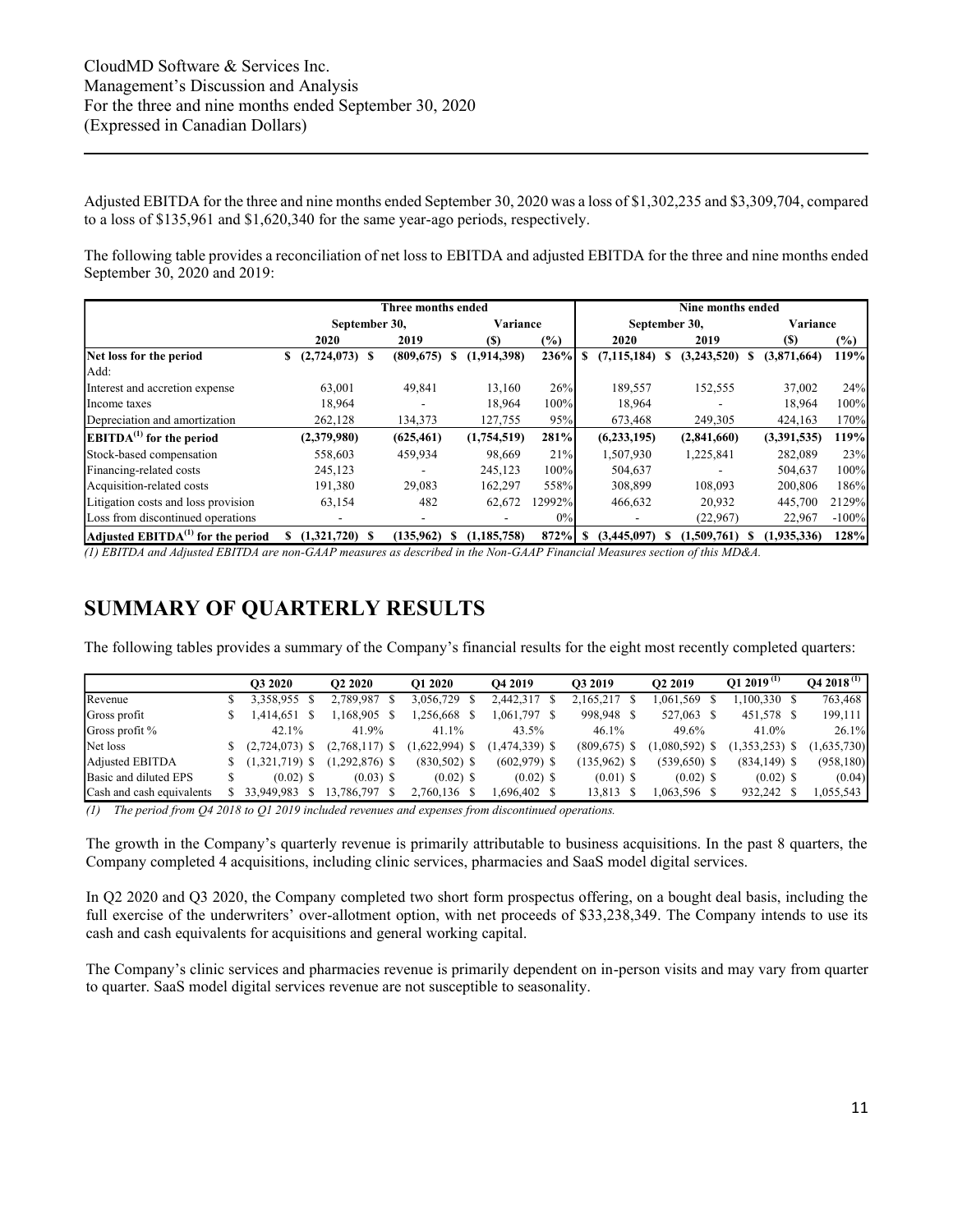# <span id="page-11-0"></span>**OUTLOOK**

The Company is focused on revolutionizing the healthcare industry by leveraging technology to digitalize the delivery of healthcare to provide both better access to care and better health outcomes. Through its team-based, patient centric approach, CloudMD provides one centralized platform for patients, healthcare practitioners, and enterprise clients to address wholeperson, longitudinal care. The Company has a multi-pronged growth strategy which focuses on organic growth, accretive mergers and acquisitions and a newly created enterprise offering.

The Company's organic growth will be largely driven by its network of hybrid clinics, pharmacy partnerships and enterprise partnerships. The Company's EMR platform has seen consistent growth through adoption of healthcare professionals and patients through its consumer facing app which is available in British Columbia and Ontario. Now that every province in Canada has telehealth billing codes, the Company has plans to expand its consumer telemedicine app across the entire country, allowing patients to see a licensed practitioner virtually, from the safety and convenience of their living rooms. Through a number of accretive acquisitions of leading healthcare solutions over the last few months, there are opportunities for crossfunctional synergies and cross selling that will drive further organic growth.

The Company has a strong balance sheet which will allow it to continue deploying capital towards a robust pipeline of accretive, synergistic acquisitions. The Company's acquisition strategy is centered on acquiring products, capabilities, clinical specialties and technologies that are highly scalable and rapidly growing. The Company is actively seeking potential acquisition targets that are complementary to its business and digital healthcare strategy. In order to determine such targets, the Company performs comprehensive due diligence procedures with a focus on financial performance, personnel and compliance. Specifically, the Company plans to expand its brick and mortar medical clinic footprint across Canada with an initial focus in Ontario and Alberta. In addition, the Company anticipates expanding its health technology solutions offering with a focus on patient engagement tools and EMR software. The value of acquisitions of medical clinics and health technology solutions, such as an EMR software, depend upon their stage of development.

The Company recently launched an Enterprise Health Solutions Division which provides employers, insurers and advisors with a centralized platform to address a full spectrum of solutions to better service the health and wellness of the workforce. In 2019, health spending in Canada was approximately \$264 billion, of which 30% represented private-sector spending. There is an urgent demand from enterprise clients for one centralized solution as the main pain point for these clients is the multiple vendors required to cover the spectrum of healthcare services. CloudMD delivers one platform that addresses access to primary and specialist care, mental health support, and educational resources. The solution provides personalized care plans unique to each individual through proven systems, triage, assessment and navigation, which in turn, creates an improved healthcare experience resulting in better outcomes, faster adoption rates and increased engagement. The Company has already seen early progress and anticipates significant future growth of this division as it partners with leading insurers and corporations across Canada.

With the Q3 2020 financial performance, combined with organic growth, and completed and announced acquisitions, CloudMD is on track to achieve (i) annualized revenue run rate exceeding \$35 million, (ii) gross profit percentage exceeding 50%, and (iii) improved Adjusted EBITDA performance.

CloudMD will continue to focus on delivering meaningful shareholder value by executing on its growth strategy through accretive acquisition, strategic capital allocation and continuing to achieve organic growth across all divisions.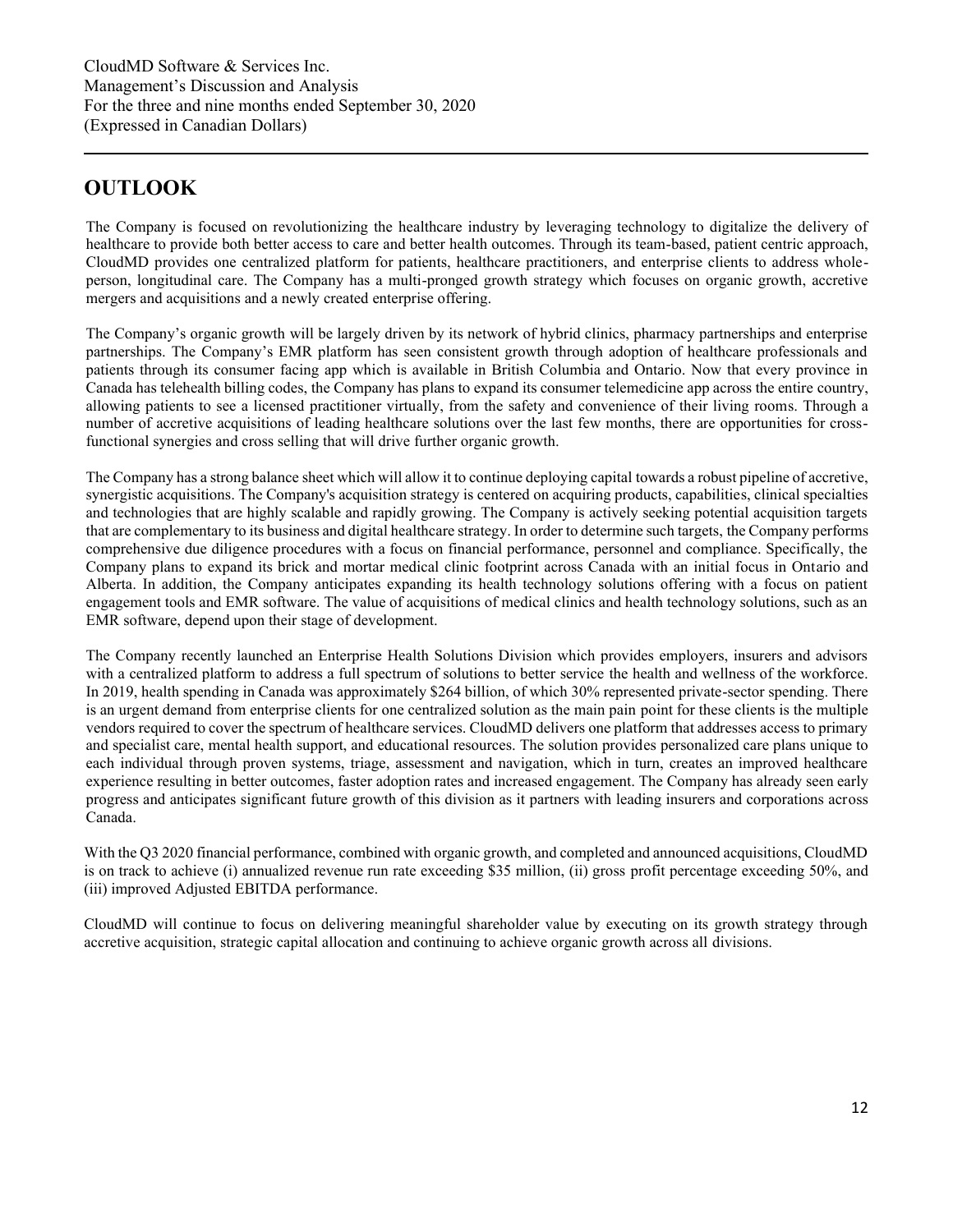# <span id="page-12-0"></span>**FINANCIAL POSITION**

|                                | As at                 |                      |  |            |  |  |  |  |
|--------------------------------|-----------------------|----------------------|--|------------|--|--|--|--|
|                                | September 30,<br>2020 | December 31,<br>2019 |  | Variance   |  |  |  |  |
| <b>Current</b> assets          | 36,239,688            | 3,385,628 \$         |  | 32,854,060 |  |  |  |  |
| Current liabilities            | 3,825,306             | 2,574,867            |  | 1,250,439  |  |  |  |  |
| Working capital <sup>(1)</sup> | 32,414,382            | 810,761              |  | 31,603,621 |  |  |  |  |

*(1) Working Capital is a non-GAAP measure as described in the Non-GAAP Financial Measures section of this MD&A.* 

For the nine months ended September 30, 2020, working capital increased to \$32,414,382 compared to \$810,761 at the beginning of the period. The increase is primarily due to completing two short form prospectus offering, on a bought deal basis, resulting in net proceeds of \$33,238,349. The ability to raise capital through the equity markets is pivotal to our growth strategy, which enables us to pursue further acquisitions.

# <span id="page-12-1"></span>**LIQUIDITY AND CAPITAL RESOURCES**

|                                                  |   | Nine months ended |                  |             |
|--------------------------------------------------|---|-------------------|------------------|-------------|
|                                                  |   | September 30,     | September 30,    |             |
|                                                  |   | 2020              | 2019             | Variance    |
| Cash provided by / (used in):                    |   |                   |                  |             |
| Net cash used in operating activities            | S | $(4,374,077)$ \$  | $(1,686,433)$ \$ | (2,687,644) |
| Net cash used in investing activities            |   | (551, 350)        | (2,092,692)      | 1,541,342   |
| Net cash provided by financing activities        |   | 37,179,008        | 2,737,395        | 34,441,613  |
| Increase/(decrease) in cash and cash equivalents |   | 32,253,581        | (1,041,730)      | 33,295,311  |
| Cash and cash equivalents, beginning of period   |   | 1,696,402         | 1,055,543        | 640,859     |
| Cash and cash equivalents, end of period         | S | 33,949,983        | 13,813           | 33,936,170  |

The Company had cash and cash equivalents of \$33,945,983 at September 30, 2020 compared to \$13,813 at September 30, 2019. During the nine months ended September 30, 2020, the Company had cash outflows from operations of \$4,374,077 compared to cash outflows of \$1,686,433 in the same year-ago period. The increase in cash used in operating activities was primarily due to an increase in expenses as a result of acquisitions, and additional expenses incurred in the current year to support the Company's growth strategy and raise public awareness of its products and services.

Cash used in investing activities during the nine months ended September 30, 2020 was \$551,350 compared to cash used by investing activities of \$2,092,692 for the same year-ago period. The decrease in cash used in investing activities was mainly due to the size of business acquisition activities completed in the 2019 period, which was not repeated in the current period.

Cash provided by financing activities during the period ended September 30, 2020 was \$37,179,008 compared to cash provided in financing activities of \$2,737,395 for the same year-ago period. The increase in cash provided by financing activities was mainly due to proceeds from the issuance of shares.

Subsequent to September 30, 2020, the Company completed a short form prospectus offering, on a bought deal basis. Including the full exercise of the underwriters' over-allotment option, the Company received gross proceeds of \$37,260,000 for future acquisitions.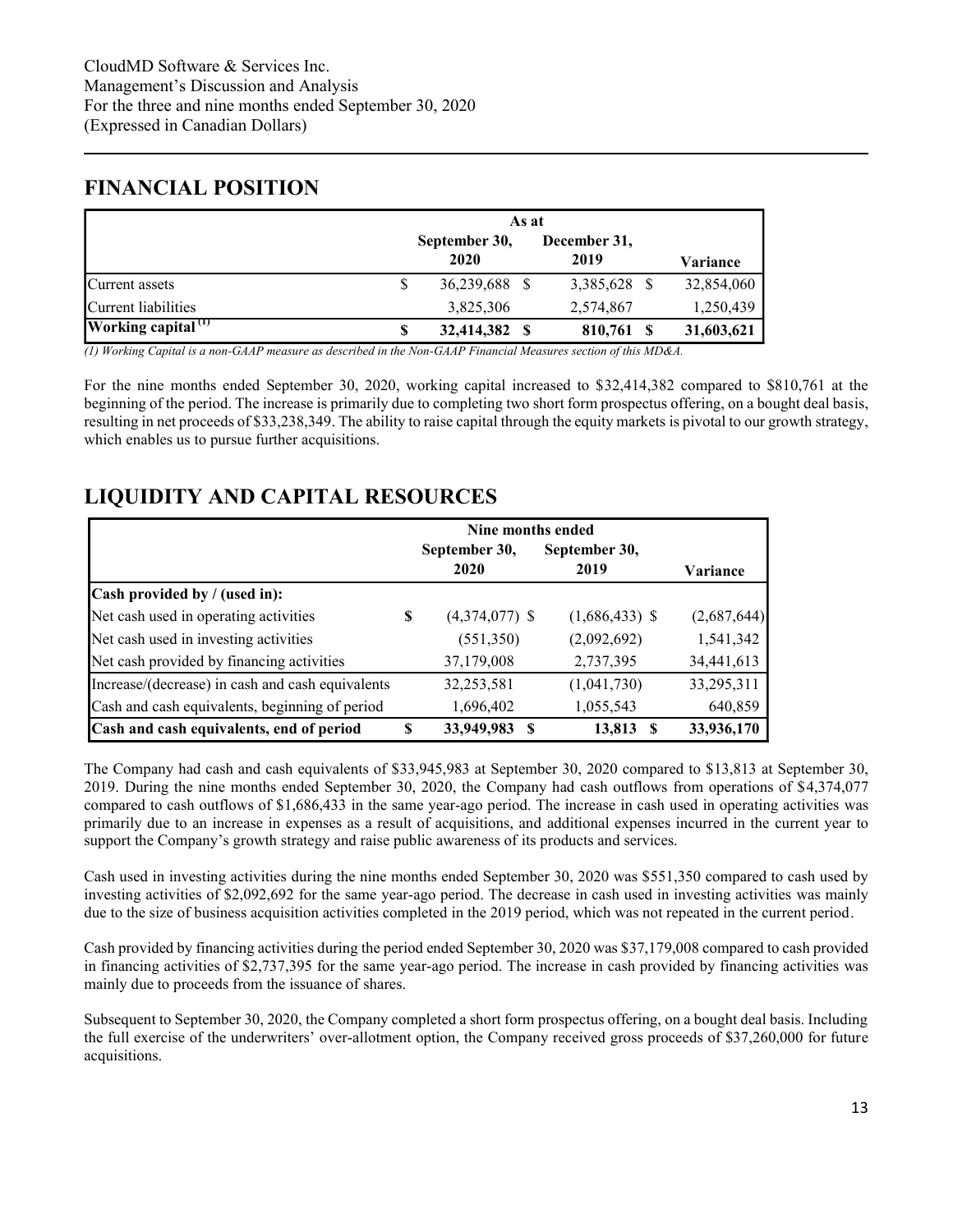The Company's future capital requirements will depend on many factors, including, among others, its ability to earn cash flow from operations. Should the Company wish to pursue current and future business opportunities, additional funding will be required. If additional funds are raised through the issuance of equity securities, the percentage ownership of current shareholders will be reduced, and such equity securities may have rights, preferences, or privileges senior to those of the holders of the Company's common stock. No assurance can be given that additional financing will be available, or that it can be obtained on terms acceptable to the Company and its shareholders. If adequate funds are not available, the Company may not be able to meet its contractual requirements.

# <span id="page-13-0"></span>**CAPITAL MANAGEMENT**

The Company's objectives when managing capital are to safeguard its ability to continue as a going concern, so that it can provide returns for shareholders and benefits for other stakeholders. The Company considers the items included in shareholders' equity as capital. The Company manages the capital structure and makes adjustments to it in response to changes in economic conditions and the risk characteristics of the underlying assets. The Company's primary objective with respect to its capital management is to ensure that it has sufficient cash resources to fund the operations of the Company. To secure the additional capital necessary to pursue these plans, the Company intends to raise additional funds through equity or debt financing. The Company is not subject to any externally imposed capital requirements. There were no changes to the Company's approach in its management of capital during the period.

# <span id="page-13-1"></span>**COMMITMENTS**

|                      |   | Line of Credit |    | Long-Term Debt Lease Liabilities |   |           |   | Total     |
|----------------------|---|----------------|----|----------------------------------|---|-----------|---|-----------|
| Less than one year   |   | 74.163         |    | 440.839                          |   | 994.859   |   | 1,509,861 |
| One to five years    |   |                |    | 1,853,808                        |   | 2,522,594 |   | 4,376,402 |
| More than five years |   | -              |    | 3.526                            |   | 711.282   |   | 714,808   |
|                      | S | 74.163         | -S | 2,298,173                        | S | 4,228,735 | S | 6,601,071 |

The contractual obligations as at September 30, 2020 are as follows:

# <span id="page-13-2"></span>**FINANCIAL INSTRUMENTS**

The Company's financial instruments consist of cash and cash equivalents; short-term investment; trade and other receivables; deposit; net investment in sublease; long-term investments; other current liabilities; accounts payable and accrued liabilities; contingent consideration; lease liabilities and long-term debt.

The Company's cash and cash equivalents and short-term investment are measured at fair value under the fair value hierarchy based on level one quoted prices in active markets for identical assets or liabilities. The Company's trade and receivables, accounts payable and accrued liabilities, and other current liabilities have amortized costs that approximate their fair value due to their short terms to maturity. The Company's long-term debt are measured at amortized cost, which approximates fair value. The Company's long-term investment and contingent consideration is measured at fair value and the net investment in sublease and lease liabilities are recorded at discounted value.

The Company's risk exposures and the possible impact of these expenses on the Company's financial instruments are summarized below: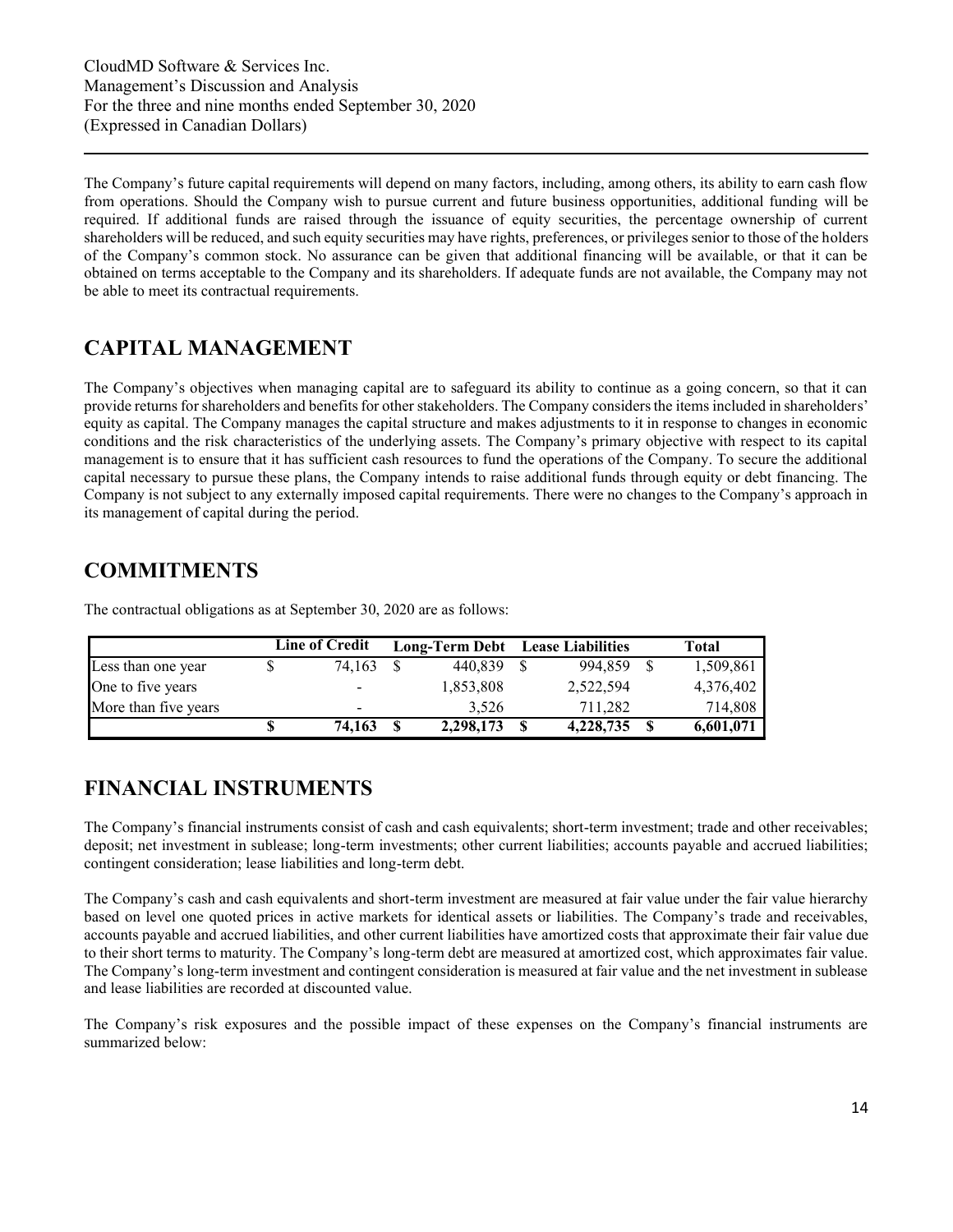### **Credit risk**

Credit risk is the risk that one party to a financial instrument will cause a loss for the other party by failing to discharge an obligation. As of September 30, 2020, the Company is exposed to credit risk from financial institutions and from its clients should they become unable to meet their payment obligations.

Trade and other receivables include amounts receivable from the rendering of services to customers and recoverable sales taxes. The Company does not feel it has significant credit risk from customers, as it has historically collected the majority of receivables when due. The Company keeps its cash and cash equivalents and short-term investment with accredited Canadian financial institutions. Should these accredited Canadian institutions fail, the Company would be exposed to a risk totaling the value of its cash and cash equivalents.

### **Liquidity risk**

Liquidity risk is the risk that an entity will encounter difficulty in meeting obligations associated with financial liabilities. The Company's approach to managing liquidity risk is to ensure that it will have sufficient liquidity to meet liabilities when due. As at September 30, 2020, the Company has \$33,949,983 in cash and cash equivalents to settle its financial liabilities as they come due.

### **Market risk**

Market risk is the risk of loss that may arise from changes in market factors such as interest rates and foreign exchange rates.

*a) Interest rate risk* 

Interest risk is the risk that the fair value or future cash flows will fluctuate as a result of changes in market risk. The Company's sensitivity to interest rates is insignificant, as the majority of its debt has fixed interest rates.

*b) Currency risk* 

Currency risk is the risk that the fair value or future cash flows of a financial instrument denominated in a foreign currency will fluctuate because of changes in foreign exchange rates. The Company's functional currency is the Canadian dollar and the majority of its transactions are in Canadian dollars. The Company's exposure to foreign currency risk is low.

### <span id="page-14-0"></span>**BUSINESS ACQUISITIONS**

### **a) Livecare Health Canada Inc. ("Livecare")**

On January 10, 2020, the Company completed the acquisition of all of the issued and outstanding shares of Livecare Health Canada Inc. Livecare is a Canadian telehealth company founded and operated by physicians dedicated to giving patients access to quality, real-time healthcare, regardless of where they are located. Pursuant to the purchase agreement, the Company issued 3,000,000 common shares on January 10, 2020, of which 1,574,959 common shares were subsequently cancelled and returned to treasury, resulting in a net amount of 1,425,041 common shares issued. Additionally, the Company paid \$386,554 of cash to the former owners of Livecare.

The acquisition of Livecare by the Company is considered to be a business combination. Pursuant to the business combination transaction, the assets acquired from the acquisition are to be recorded at their estimated fair values in accordance with IFRS 3, Business Combination. IFRS 3 allows for a measurement period, which shall not exceed one year from the acquisition date, in which the Company may gather the information necessary to record the acquisition in accordance with IFRS 3. As at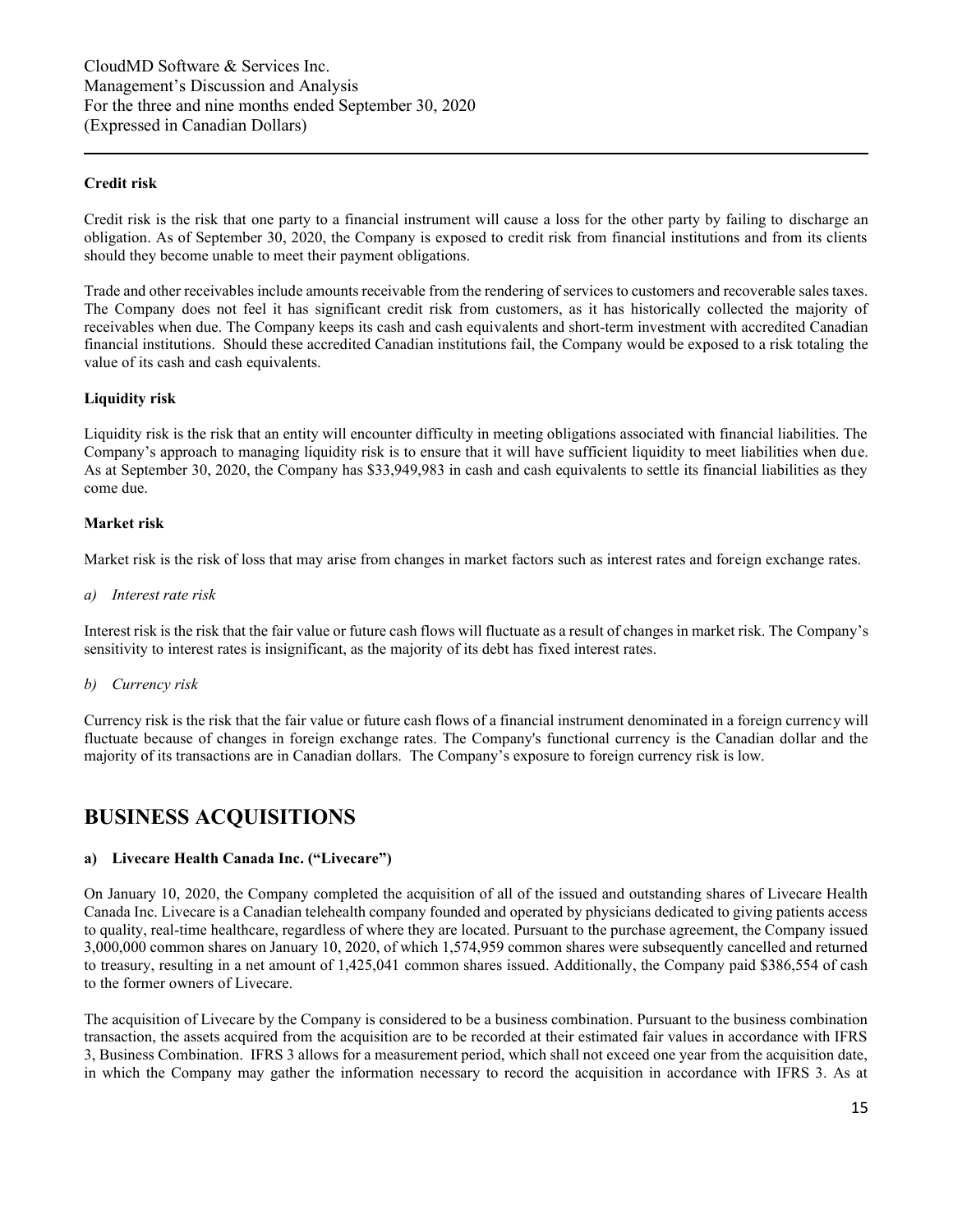September 30, 2020, the Company is still in the measurement phase. The preliminary allocation of the purchase consideration is as follows:

| <b>Purchase price</b>                    |    |            |
|------------------------------------------|----|------------|
| Fair value of common shares issued       | \$ | 662,644    |
| Cash consideration                       |    | 386,554    |
| <b>Total consideration</b>               | S  | 1,049,198  |
|                                          |    |            |
| Allocation to identifiable net assets:   |    |            |
| Cash and cash equivalents                | \$ | 1,275      |
| Trade and other receivables              |    | 78,785     |
| Inventory                                |    | 16,975     |
| Prepaid expenses and deposits            |    | 76,742     |
| Property and equipment                   |    | 81,984     |
| Technology platforms                     |    | 461,228    |
| Goodwill                                 |    | 2,488,268  |
| Accounts payable and accrued liabilities |    | (674, 622) |
| Taxes payable                            |    | (162, 834) |
| Other current liabilities                |    | (294, 737) |
| Contingent liabilities                   |    | (173, 866) |
| Long-term debt $^{(1)}$                  |    | (850,000)  |
| Total net identifiable assets acquired   | \$ | 1,049,198  |

 $^{(1)}$  The long-term debt in the amount acquired of \$850,000 included an amount of \$600,000 due to a non-related party. This amount was settled by issuing 1,500,000 common shares of the Company on January 31, 2020 with a fair value of \$577,500, resulting in a gain from debt forgiveness of \$22,500.

Additionally, other payables due to vendors were settled for a cash amount that was less than the amount owing and recorded in accounts payable and accrued liabilities and contingent liabilities as at the acquisition date. This resulted in a gain from debt forgiveness of \$19,485 and \$112,893 for the three and nine months ended September 30, 2020.

### **b) South Surrey Medical Inc.**

On July 31, 2020, the Company completed the acquisition of all of the issued and outstanding shares of South Surrey Medical Clinic Inc. South Surrey is a premier provider of integrated medical solutions which operates with healthcare professionals, including, physicians across various specialties including mental health, women's health, sports medicine, gynecology and psychiatry. Pursuant to the purchase agreement, the Company issued 628,100 common shares of the Company and paid \$129,624 in cash to the former owners of South Surrey as at September 30, 2020, and a further \$29,558 in cash subsequent to September 30, 2020. Additional contingent consideration of up to \$145,000 in cash and common shares is payable twelve months from the acquisition date.

The acquisition of South Surrey by the Company is considered to be a business combination. Pursuant to the business combination transaction, the assets acquired from the acquisition are to be recorded at their estimated fair values in accordance with IFRS 3, Business Combination. IFRS 3 allows for a measurement period, which shall not exceed one year from the acquisition date, in which the Company may gather the information necessary to record the acquisition in accordance with IFRS 3. As at September 30, 2020, the Company is still in the measurement phase. The preliminary allocation of the purchase consideration is as follows: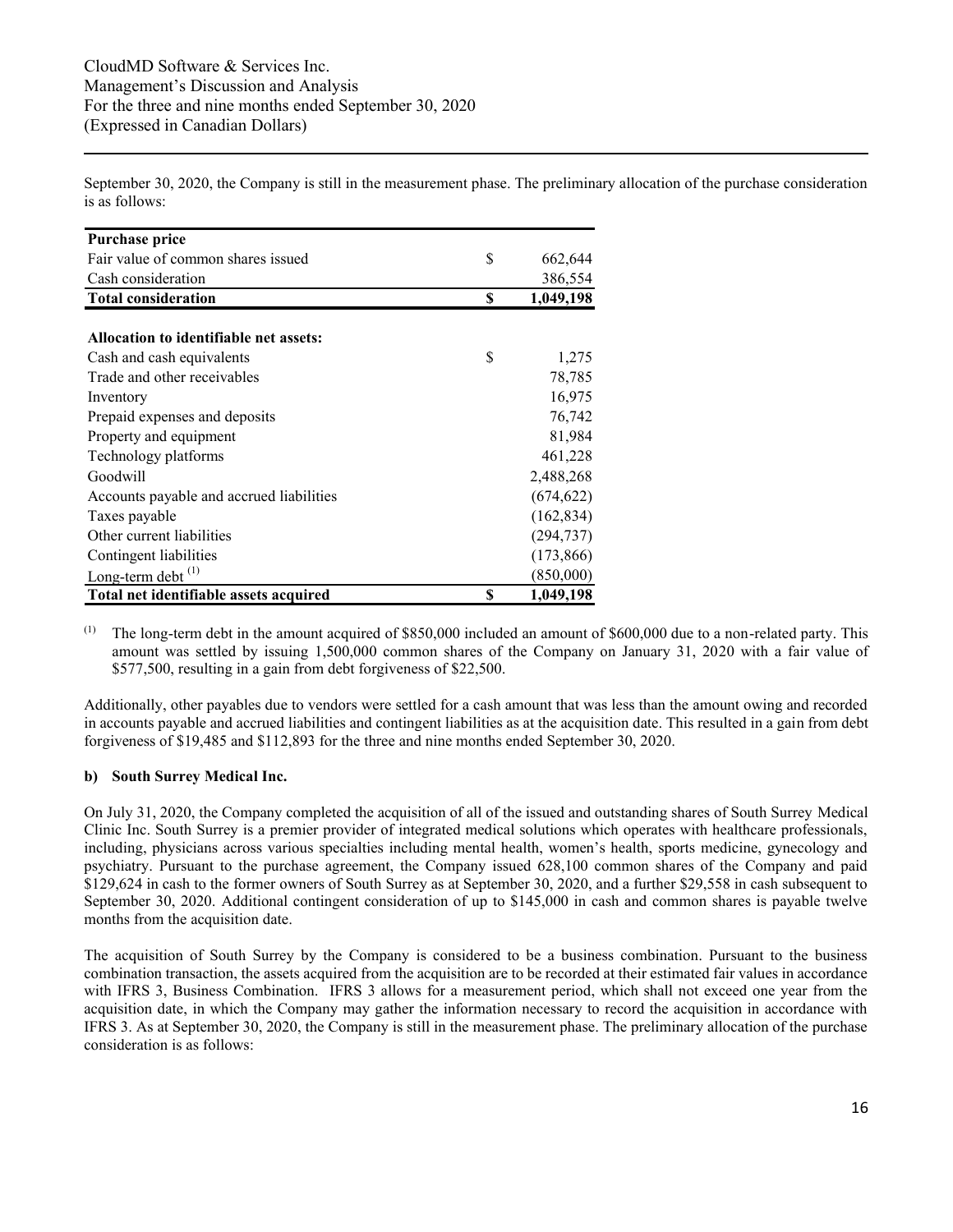| <b>Purchase price</b>                    |    |            |
|------------------------------------------|----|------------|
| Fair value of common shares to be issued | S  | 380,000    |
| Cash consideration                       |    | 159,182    |
| Contingent consideration                 |    | 145,000    |
| <b>Total consideration</b>               | S  | 684,182    |
|                                          |    |            |
| Allocation to identifiable net assets    |    |            |
| Cash and cash equivalents                | \$ | 111,964    |
| Trade and other receivables              |    | 94,335     |
| Prepaid expenses and deposits            |    | 1,990      |
| Property and equipment                   |    | 126,500    |
| Goodwill                                 |    | 573,500    |
| Accounts payable and accrued liabilities |    | (224, 107) |
| Net assets acquired                      | S  | 684,182    |

The contingent consideration has been recorded as a current liability on the condensed interim consolidated financial statements at fair value based on management's best estimate of future revenues. The estimated amounts payable related to the contingent consideration could be lower depending on the related future revenue outcome.

# <span id="page-16-0"></span>**PROPOSED TRANSACTIONS**

There are no proposed transactions that have not been disclosed herein.

# <span id="page-16-1"></span>**OFF-BALANCE SHEET ARRANGEMENTS**

The Company had no off-balance sheet arrangements other than short-term lease agreements.

# <span id="page-16-2"></span>**RELATED PARTY TRANSACTIONS**

Related parties include key management, the Board of Directors, close family members and enterprises which are controlled by these individuals as well as certain persons performing similar functions.

a) Remuneration of key management and the Board of Directors:

|                          |    | Three months ended    |                          | Nine months ended |                       |                       |                          |  |  |
|--------------------------|----|-----------------------|--------------------------|-------------------|-----------------------|-----------------------|--------------------------|--|--|
|                          |    | September 30,<br>2020 | September 30,<br>2019    |                   | September 30,<br>2020 | September 30,<br>2019 |                          |  |  |
| Cash-based compensation  | \$ | 203,849               | 124.544                  | S                 | 520,997               |                       | 390.974                  |  |  |
| Stock-based compensation |    | 230,880               | $\overline{\phantom{0}}$ |                   | 644,275               |                       | $\overline{\phantom{0}}$ |  |  |
| <b>Total</b>             | S  | 434,729               | 124.544                  | \$                | 1,165,272             |                       | 390.974                  |  |  |

Cash-based compensation include salaries, consulting fees and other benefits.

b) During the three and nine months ended September 30, 2020, the Company acquired a SAFE instrument for \$100,000 of Privacy Horizon, a company who shares a common director with the Company. For the three and nine months ended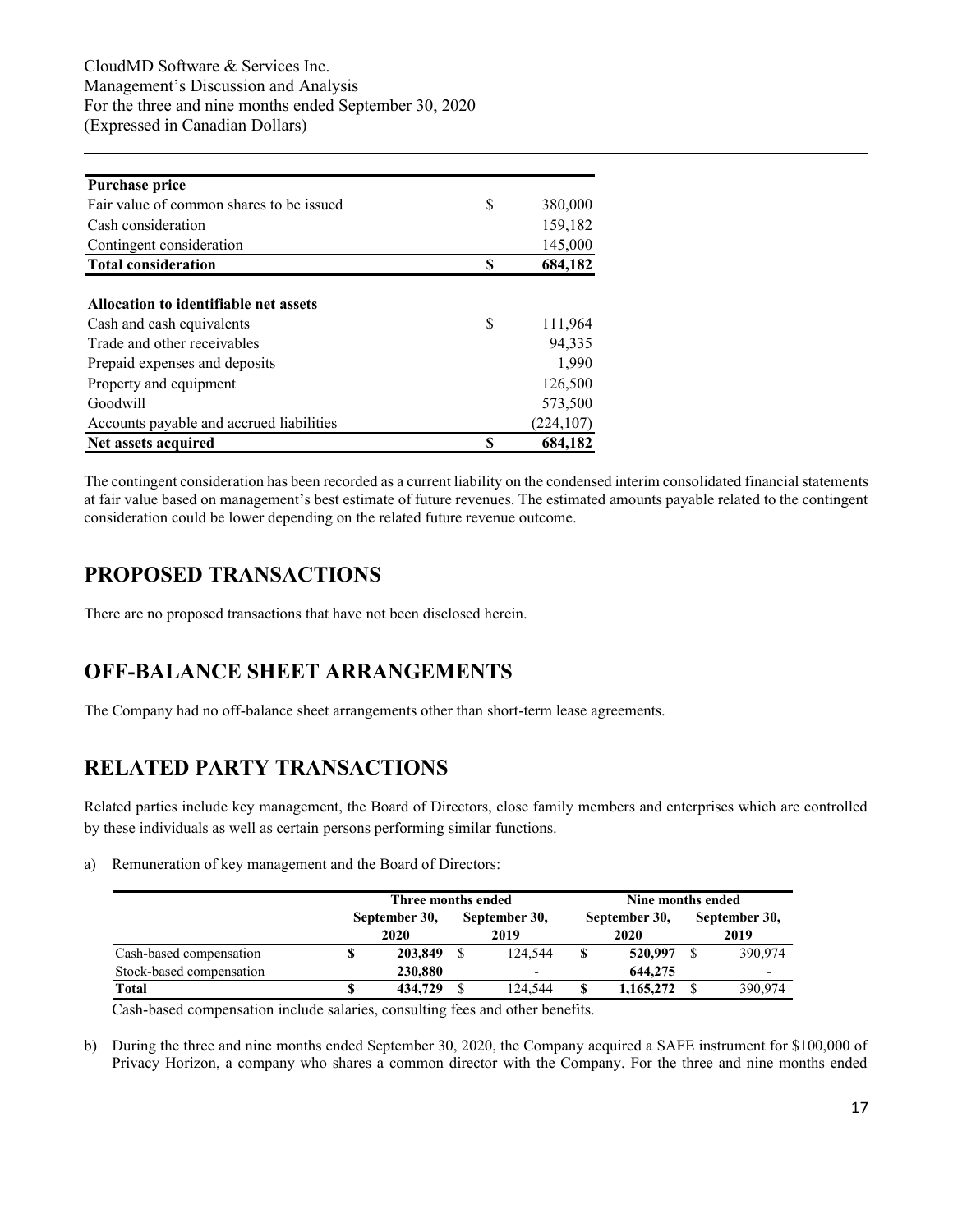September 30, 2020, the Company incurred \$12,750 and \$18,000, respectively (2019 - \$Nil) for services from Privacy Horizon.

- c) During the three and nine months ended September 30, 2020, the Company incurred \$Nil (2019 \$Nil and \$86,330, respectively) in accretion and interest expense on a convertible debenture issued to a former director of the Company.
- d) As at September 30, 2020, amounts prepaid to a director for future services included in prepaid expenses and deposits were \$69,467 (December 31, 2019 - \$Nil).

The above transactions are in the normal course of business and are measured at the exchange amount, which is the amount of consideration established and agreed to by the related parties.

# <span id="page-17-0"></span>**CONTINGENT LIABILITIES**

The Company's objectives when managing capital are to safeguard its ability to continue as a going concern, so that it can provide returns for shareholders and benefits for other stakeholders. The Company considers the items included in shareholders' equity as capital. The Company manages the capital structure and makes adjustments to it in response to changes in economic conditions and the risk characteristics of the underlying assets. The Company's primary objective with respect to its capital management is to ensure that it has sufficient cash resources to fund the operations of the Company. To secure the additional capital necessary to pursue these plans, the Company intends to raise additional funds through equity or debt financing. The Company is not subject to any externally imposed capital requirements. There were no changes to the Company's approach in its management of capital during the period.

### <span id="page-17-1"></span>**SUBSEQUENT EVENTS**

On October 15, 2020, the Company announced it has closed the acquisition of Snapclarity Inc. for a purchase price of \$3,350,000. Snapclarity is a pioneer, on-demand, digital platform that provides an assessment for mental health disorders which includes a personalized care plan, access to online resources, a clinical healthcare team and the ability to match to the right therapists.

On October 21, 2020, the Company announced it has entered into a binding term sheet to acquire the Canadian Medical Directory for a purchase price of \$1,950,000. CMD is Canada's largest, most trusted, directory of medical professionals including 91,000 practicing physicians and 10,000 residents and nurse practitioners across the country.

On October 22, 2020, the Company announced it has entered into a binding term sheet to acquire Medical Confidence Inc. for a purchase price of \$6,000,000. Medical Confidence is a revolutionary healthcare navigation platform with proven results in wait time reduction and patient satisfaction.

On October 26, 2020, the Company announced it has closed the acquisition of an 87.5% interest in Benchmark Systems Inc. ("Benchmark") for a purchase price of \$4,375,000 United States dollars ("USD"). Benchmark is a leading cloud-based provider of fully integrated solutions that automate healthcare workflow processes including revenue management, practice management and electronic records management.

On October 26, 2020, the Company announced it has closed the acquisition of a United States ("US")-based medical clinic serving chronic care patients as a part of its broader strategy for entering the US market with its comprehensive suite of telehealth products.